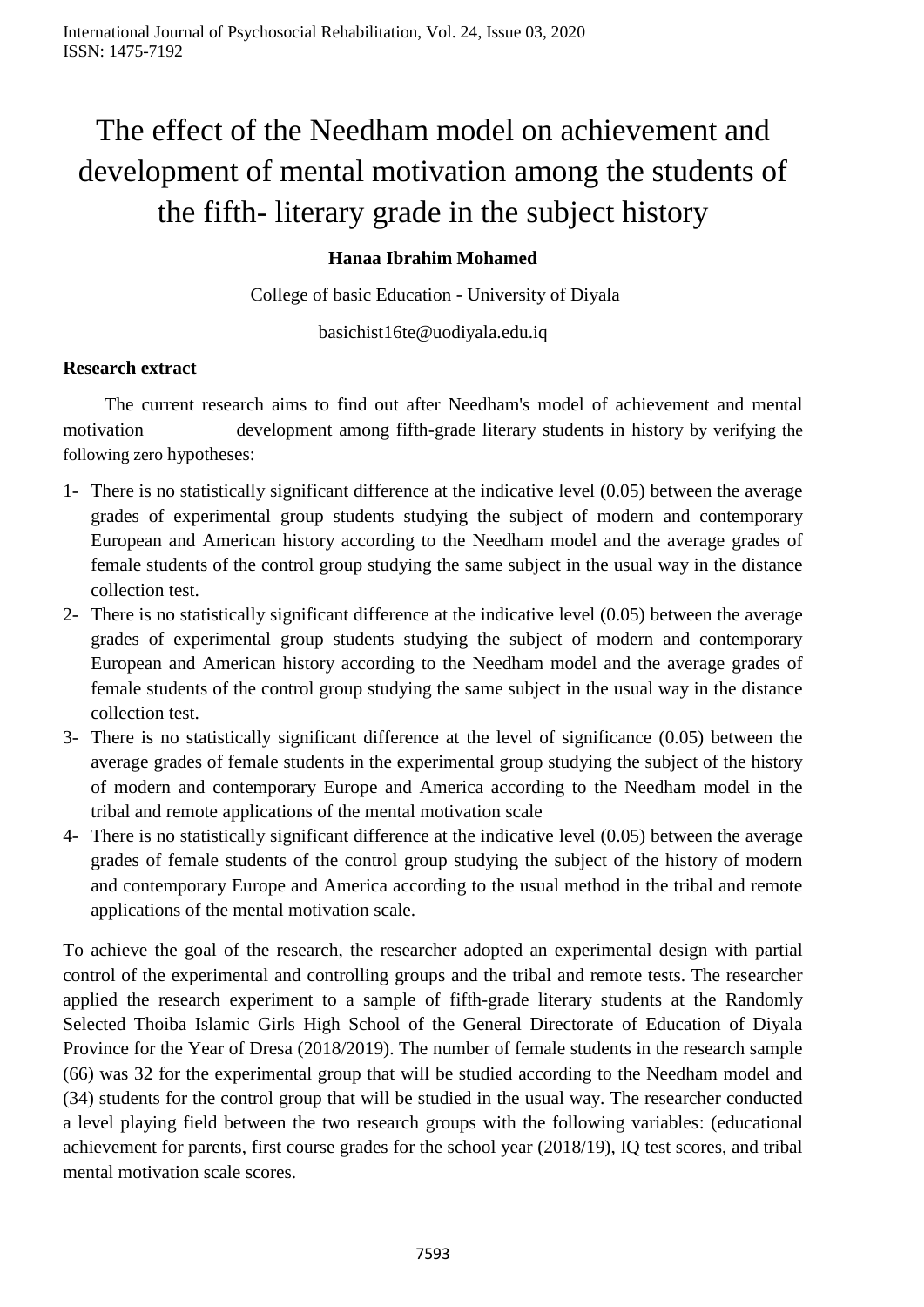After the researcher identified the scientific material that she will study for the students of the experimental and controlling research groups in the experiment, which are chapters (5th, 6th and 7th) of the curriculum of the history of Modern Europe and America and contemporary to be taught to fifth-grade literary students for the year 2018/2 019 The researcher (131) formulated a behavioral goal at the six levels ofbloomclassificationfor the cognitive field (knowledge, understanding, application, analysis, composition and evaluation) and prepared daily teaching plans for the experimental and controlling groups.

The researcher used two tools of research, the first of which was the collection test prepared by the researcher for the subject of the history of Europe and modern and contemporary America consisting of (32) paragraphs consisting of two types of questions, multiple choice by number (27) paragraphs and (5) paragraphs of questions article Distributed at the six levels of bloom classification (knowledge, understanding, application, analysis, composition and evaluation), and to verify the sincerity of the external tool, the researcher presented the test paragraphs to a group of specialists from the methods of teaching history, the seikometer characteristics of the test were extracted( the factor of difficulty and the strength of excellence and effectiveness Camouflaged and wrong alternatives) test stability has also been calculated according to the half-hash method. The measure of mental motivation has been confirmed as well as the stability of the retesting method and to analyze the results the data were collected and then processed statistically through the statistical package(SPSS).

In the light of the results of the research, the researcher concluded:

- 1- Fit needham model to teach the curriculum of the history of Modern Europe and America
- 2- Needham's model has positively influenced the increase in the achievement of fifth-grade literary students in the modern and contemporary history of Europe and America.

In the light of the results and conclusions of the research, the researcher recommended the following:

- 1- Emphasizing needham's model of teaching the curriculum of modern and contemporary History of Europe and America because of its importance in increasing attainment and developing mental motivation
- 2- Training courses for teachers to provide them with the latest methods, methods and modern teaching models

To complement the current aspects of the research, the researcher proposed a set of suggestions:

- 1- Conduct a similar study to find out the impact of the Needham model on other subjects and different study stages
- 2- Conducting a similar study in other variables such as the development of historical concepts and the development of future thinking

# **Introducing research:**

# First: Search problem:

Teaching the history curriculum faces many problems due to the reliance on conservation and indoctrination of its teachers in most of our schools, although the history curriculum is the main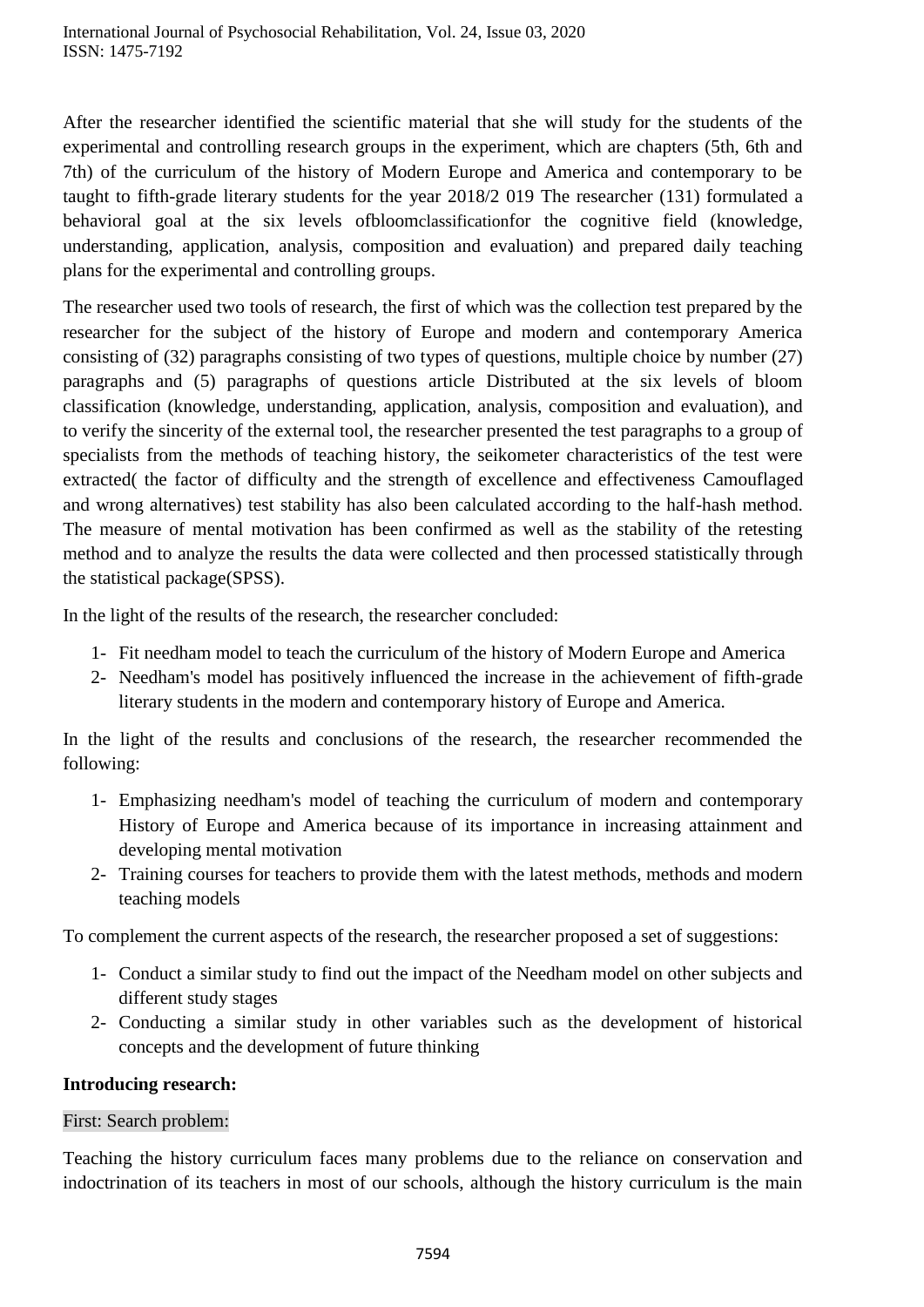way to learn about the issues of the present and the future by studying the past, but it faces a weakness in the methods and methods of teaching it, it does not develop scientific thinking among students, which led to a lack of response and participation of all students, as students write down what the teacher says and this led to their grumbling and frustration and loss of interest in studying the curriculum (Zubeidi, 2014: 66) It can be said that the aversion of students to some curricula in general and the methodology of history in particular is due to the traditional methods and methods of teaching that rely on the teacher and neglect the role of the student significantly, as there is no interaction between them and some studies attributed the low level of academic achievement to the weakness of teachers in accessing teaching methods and modern educational techniques in accordance with the requirements of the study and this was done by the study (Azzawi, 2013) and study (Al-Kreiti, 2014).

The researcher prepared a questionnaire she provided to a number of history teachers in the research community that included two questions, the first question was what methods you use in teaching the curriculum of the history of Modern Europe and America? The answer was to rely on the usual method. Second, do you have any prior knowledge of mental motivation? Their answer was not to have enough vision of mental motivation. This prompted the researcher to use the Needham model in teaching the history curriculum as an attempt to raise the level of educational attainment and develop mental motivation among fifth-grade literary students in the curriculum of modern and contemporary History of Europe and America.

Hence the problem of searching by answering the following questions:

Following Needham's model of achievement and mental motivation development among fifthgrade literary students in history?

# Second: The importance of research:

Our world today is witnessing a wide cognitive acceleration in all aspects of life, and this endless acceleration in development has been accompanied by a variety of scientific outcomes expected from the student as well as in the educational models and strategies used by the teacher and evaluation methods that take into account all age groups and student cognitive levels (Abu Assaad, 2010: 11)

Education is the basis for building societies and without them they lose their ability to continue and survive with their ideas, concepts and methods that change and develop with human beings, i.e. as human life develops and changes, the ideas, methods and methods of education change to keep pace with this change. (Spring, 2006: 20)

The school is one of the components of education, it is more than any other social institution that is a maker of the future of students as the school is the product of contributing to a society directed by the teacher to make students intellectuals and meditators. (Lipman, 1998:15) There is a correlation between school and curriculum. The curriculum means the educational experiences that the school provides to students within or outside its borders in order to help them grow their personality in their multiple aspects consistent with educational objectives, and in this sense the curriculum includes all the colors of activity carried out by students under the supervision and guidance of teachers (Hindam and Jaber, 1992:13)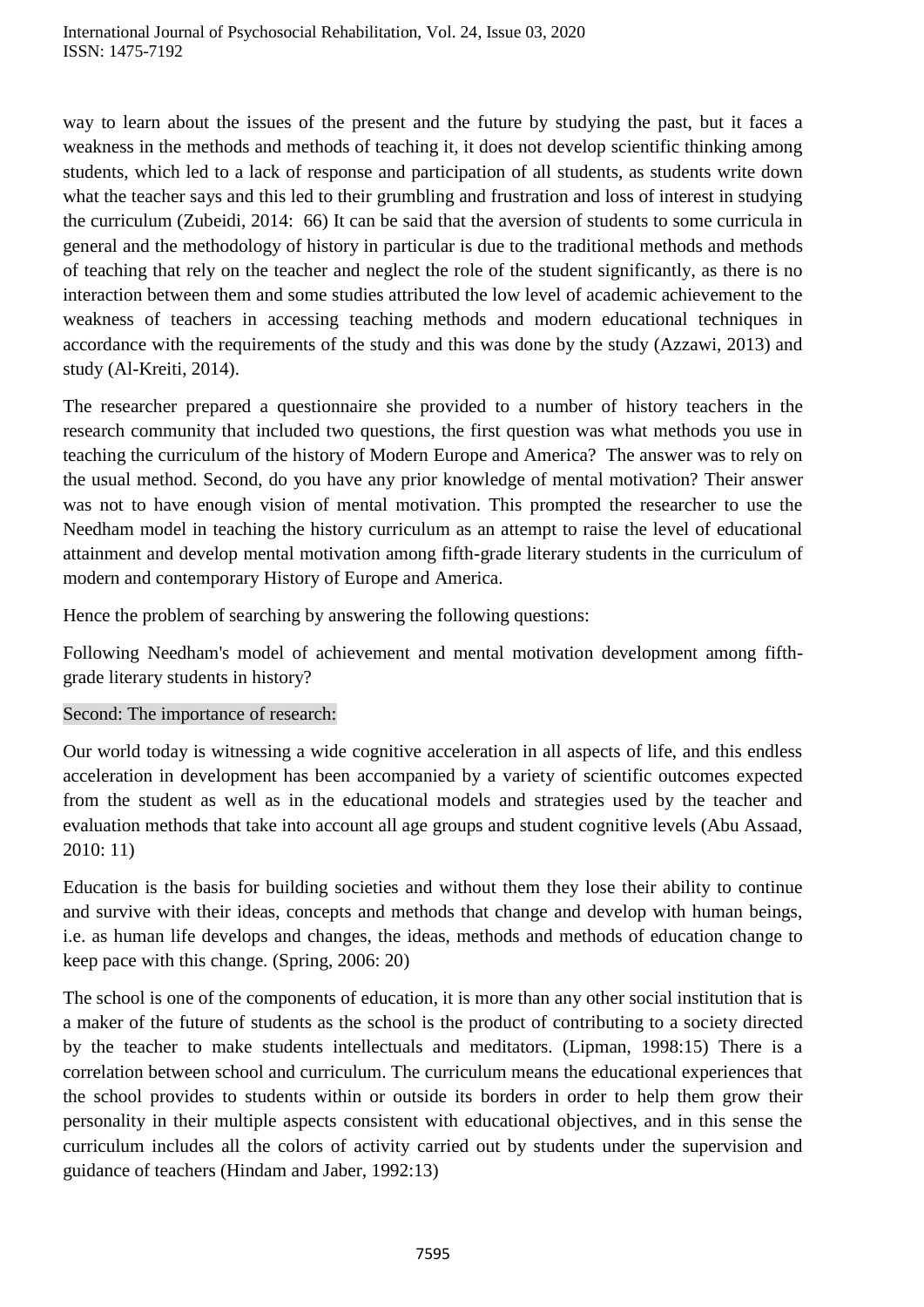It can be said that the social curriculum is a humanitarian curriculum that can be taught at various stages of study and has a prominent place in the curriculum, because it contributes significantly to the achievement of the goals of the high school. (Judge, 1984:165) History is one of the social approaches: the science of the movement of time and the monitoring of trends in development and sophistication, and thus development and advancement became one of the tools and strengths of society, as the approach of history today is not the science of the past, but it linked the past to the present, with the intention of clarifying it and linking the future to the present by demonstrating the trends of progress and development that should be achieved. (Salmani, 2010: 16)

The teaching method used by the teacher in delivering the curriculum to students during the educational process has specific specifications and any teacher can teach in the way or methods he wishes to follow, so that it is commensurate with the nature of the content to be submitted to a particular group of students. (Bodhi and Khadala, 2012:92) The focus has therefore become on using strategies that make the student the focus of the educational process, which aims to achieve positive and student activity during the educational process and create the right conditions to make him discover the information himself rather than get it ready, and to transform the role of the teacher from a carrier and recipient of information to a guide and mentor to the student in researching and investigating information and knowledge to a new vision of the materials he studies. (Horny, 2011: 1)

Many conferences have been held that called for the need for renewal and the adoption of modern strategies and methods in teaching, including the thirteenth scientific conference at the University of Mustansiriyah, the Faculty of Basic Education (education is a living pulse and a renewed human act), which stressed the need to develop objectives, content, methods, methods, teaching strategies and models in order to keep pace with developments in teaching and learning. (13th Scientific Conference, 2011)

One of these models is the Needham model, which is one of the modern models in teaching, which may contribute to raising the level of educational attainment and developing mental motivation in the subject of the history of Modern and Contemporary Europe and America, which makes the learner the focus of the educational process.

In recent years, the term mental motivation has emerged asDe Bono argues that mental motivation shows us the activities and tasks students enjoy because of the many new ideas that are of scientific importance to them, and the tasks they are exposed to are all the more important, with the student feeling confident in carrying out those tasks (De Bono, 2003: 48)

Mental motivation serves the processes of learning and education in that it achieves several benefits, including 'working to unlock the full potential of the individual while consulting his activity and motivating him to learn with great desire and attention, and it also works to arouse and attract the attention of students and their focus on the subject of learning to achieve the educational goal, in addition to providing conditions encouraging the occurrence of learning and ensuring the continuity of student interaction with the educational situation (Zagol and Al-Hadad, 2010: 99)

The preparatory stage was chosen because it is the beginning of sensory mental development as Piaget sees it as a stage of mental development as the student at this stage can put the facts together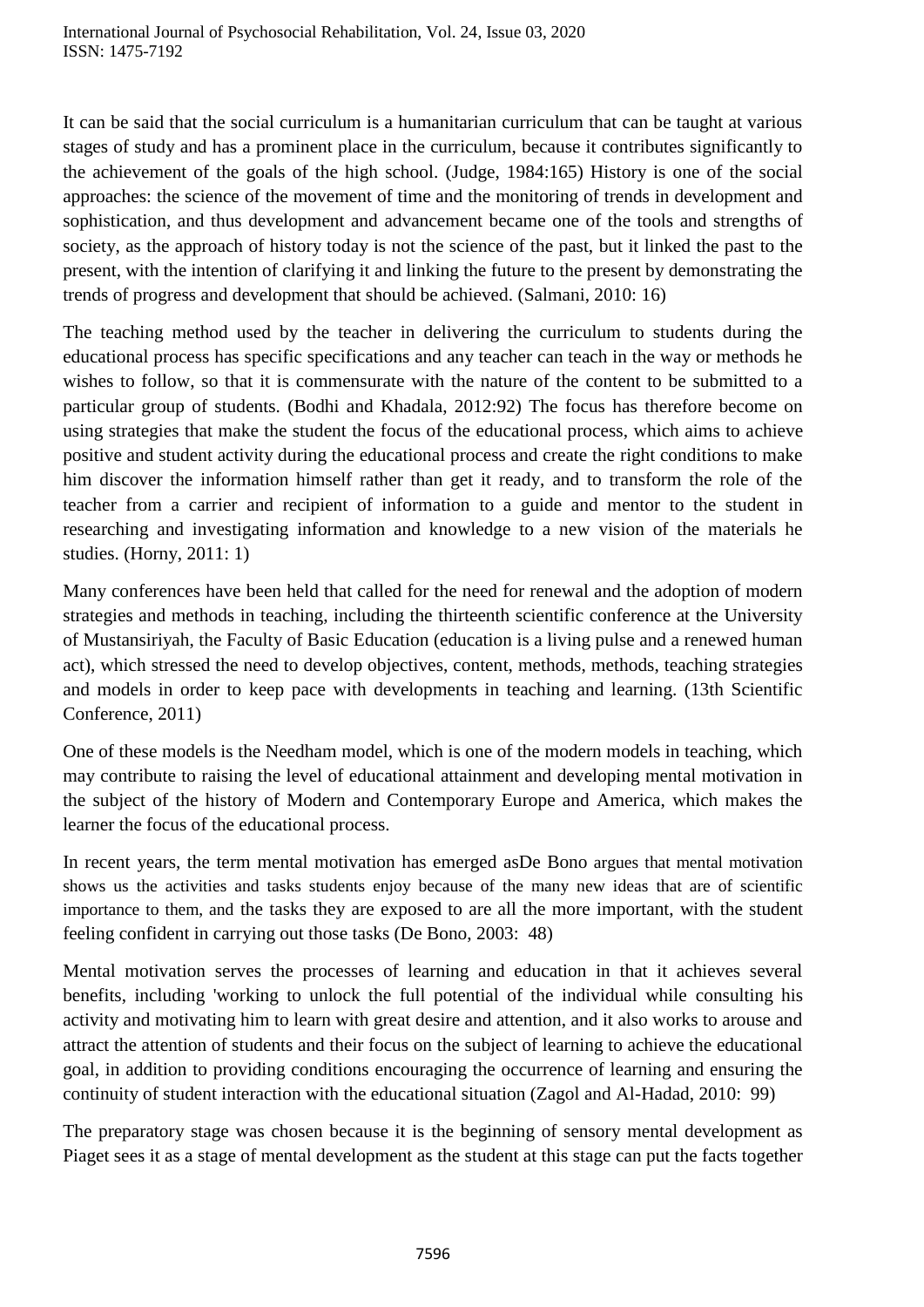so that he reaches an understanding of more than just the facts themselves 'but goes beyond that, as the ability to collect and criticize the information reads (Abu Gado and others, 2003: 96)

#### Third: The purpose and hypotheses of research:

The current research aims to:

Knowledge of needham's model of achievement and mental motivation development among fifthgrade literary students in history.

To achieve the goal of the research, the researcher developed the below zero hypotheses:

- 1- There is no statistically significant difference at the indicative level (0.05) between the average grades of experimental group students studying the subject of modern and contemporary European and American history according to the Needham model and the average grades of female students of the control group studying the same subject in the usual way in the distance collection test.
- 2- There is no statistically significant difference at the level of significance (0.05) between the average grades of female students in the experimental group studying the subject of modern and contemporary History of Europe and America according to the Needham model and the average grades of female students of the control group studying the same subject according to the usual method in the measure of remote life skills.
- 3- There is no statistically significant difference at the indicative level (0.05) between the average grades of experimental group students studying the subject of modern and contemporary European and American history according to the Needham model in the tribal and remote applications of the mental motivation scale.
- 4- There is no statistically significant difference at the level of significance (0.05) between the average grades of female students of the control group studying the subject of the history of modern and contemporary Europe and America according to the usual method in the tribal and remote applications of the mental motivation scale

Fourth: Searchlimits: The current research is determined by:

- 1- Human boundaries: A sample of fifth-grade literary students studying in a state high school or preparatory day school of the Directorate General of Education of Diyala province/ Baquba Center.
- 2- Spatial boundaries: Secondary and state day preparatory schools for girls of the Directorate General of Diyala Education / Baquba Center.
- 3- Timelimits: Second semester of the school year (2018-2019)
- 4- Scientific Boundaries: Thelast three chapters (5th, 6th and 7th) of the Book of Modern and Contemporary History of Europe and America scheduled to teach fifth grade literary students by the Ministry of Education for the academic year (2018-2019)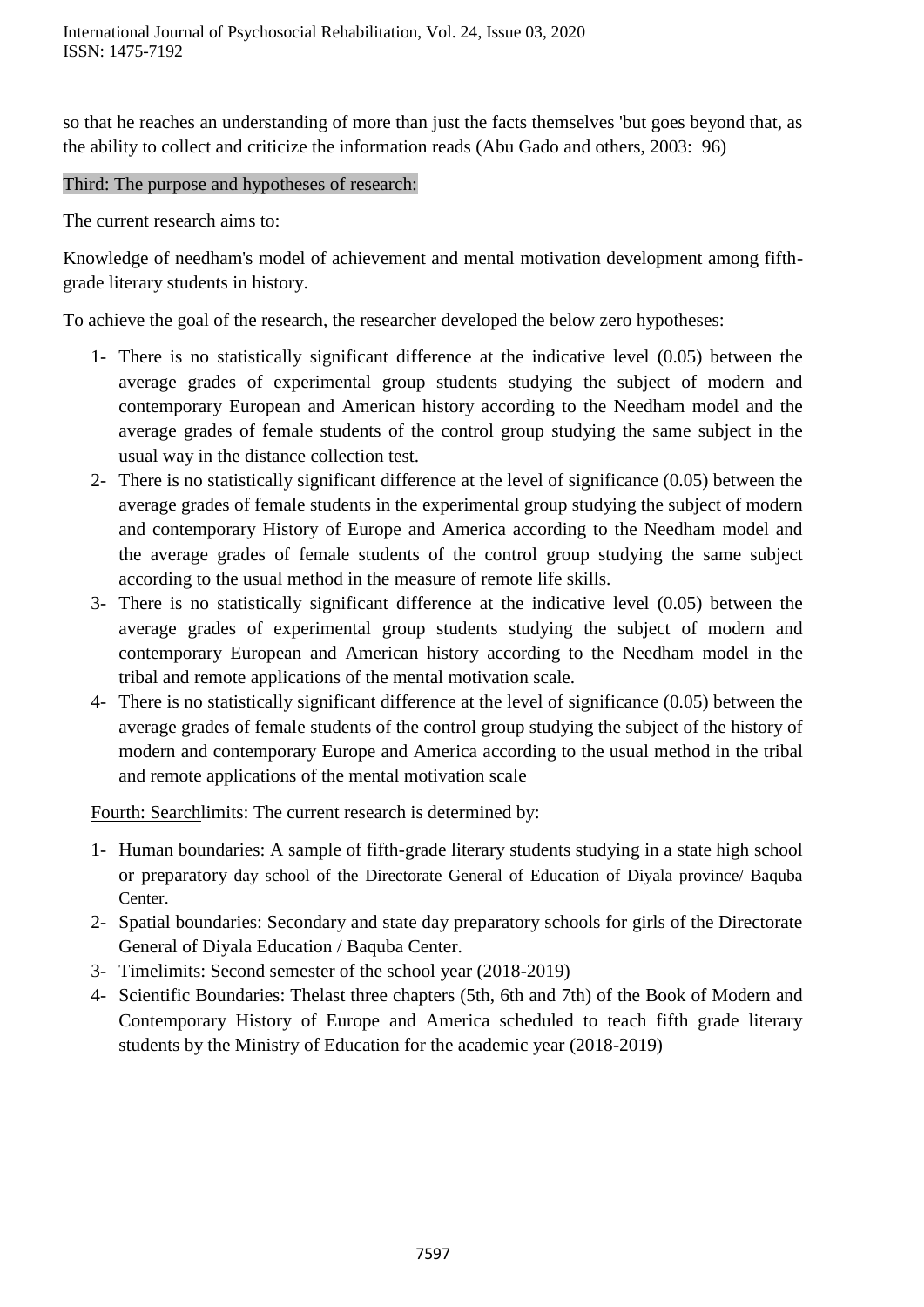International Journal of Psychosocial Rehabilitation, Vol. 24, Issue 03, 2020 ISSN: 1475-7192

Fifth: Defining terms:

1- Impact

He knew:

Fakher: It is an accident or a phenomenon that follows another in a causal relationship and it is the effectiveness caused by the accident or the phenomenon in controlling another phenomenon (Fakher, 1977:23)

Hanafi: The result of an accident or phenomenon in a causal relationship (Hanafi, 1978: 253)

Procedural definition of impact: The amount of change in the grades of female students of the experimental group when teaching the subject of the history of modern and contemporary Europe and America according to the independent variable (the strategy of the power of thinking) in the attainment test and the measure of life skills after.

2- Needham model:

He knew:

Uumar and Abidin: A five-stage model (mentoring, generating ideas, applying ideas, meditation) in which the learner is active and responsible for learning it.

#### (Uumar And Abidin,2007:10)

Hashim & Kasbolah:A model used to enhance learners' understanding of the scientific concept, encourage them to actively participate themselves within the class, consisting of five stages (attention-raising, generating ideas

Procedural definition of the Needhammodel:

3- Collection

He knew:

Jalali: It is the knowledge achieved or the actual skill in the subjects, measured by the grades set by teachers for students (Jalali, 2011: 23)

Salkhi: The extent to which students acquire the facts, concepts, principles and educational theories at a particular classroom or course stage and the extent to which they are able to do so (Salkhi, 2013: 26)

Procedural definition of collection: The amount of grades obtained by the students of the two research groups in the collection test prepared by the researcher after teaching the last three chapters of the modern and contemporary history of Europe and America for fifth-grade literary students using the strategy of the power of thinking of the experimental group, and the usual method of the control group.

4- Development

He knew: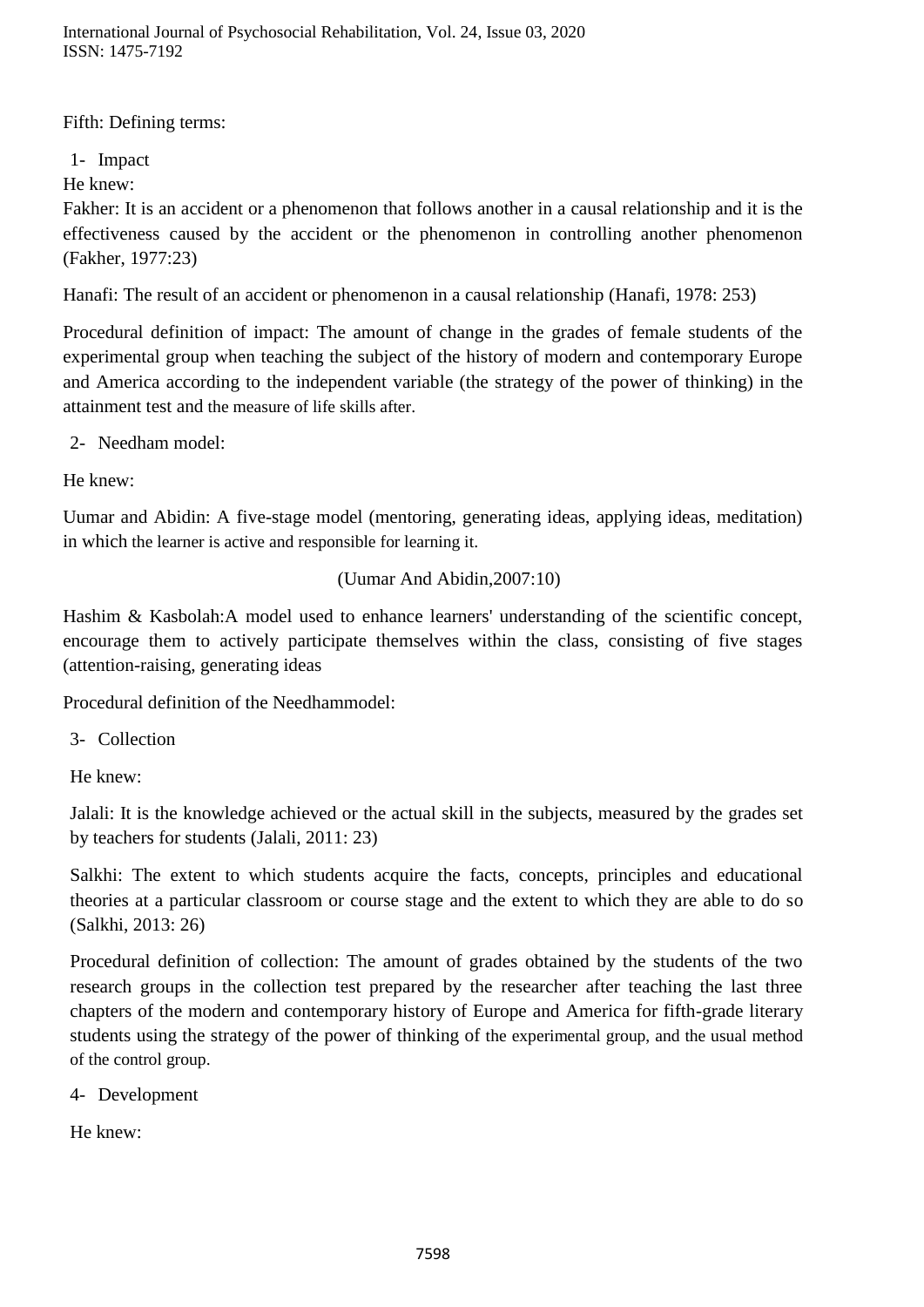Horlock:A series of processes through which man progresses regularly and coherently (Hurlock.1972:42)

Alioush: It is achieving a rapid, cumulative and lasting increase over a period of time (Alioush, 2007: 106)

Procedural definition of development: Is the increase in the average grades of fifth-grade female literary groups (experimental and controlled) inthe measure of mental motivation and measured by calculating the average difference between their grades in the tribal and remote applications of thescale.

5- Mental motivation:

It was known to:

DeBono: The case of the author ofserious creative achievements and multiple ways to stimulate this situation or to solve problems in different ways that sometimes seem illogical 'as normal methods of solving problems are not the only way to do so (Merhi Nofal, 2008: 262)

On your behemoth: internal mental stimulation of the individual to engage and participate in cognitive activities that require the wide use of mental processes to find a solution to problems, make decisions or evaluate situations (on your fever '2014:43)

The procedural definition of mental motivation: the total responses shown by the students of the two research groups (experimental and controlled) when they answer the paragraphs of the mental motivation scale used in this research and expressed in the overall degree obtained by the student.

- 6- 5th Literary: Is the second grade of the three preparatory classes in which students from the middle school certificate, part of the secondary school, represent the fourth grades of the scientific and literary branch, the fifth in the biological, applied and literary branch and the sixth in the biological, applied and literary branch (Republic of Iraq, 2012)
- 7- History: Time has been appointed for him to be attributed to an absolute time, whether it is a present or a present time, or is the definition of time by assigning it to a massive event such as the flood or as the great earthquake and so on from the heavenly verses (Kafiji, 1998:145)

Procedural definition of the history curriculum: the scientific material included in the fifth, sixth and seventh chapters of the modern and contemporary history of Europe and America for the fifth grade of literature to be taught for the academic year 2018/19, which the researcher taught to the experimental and controlling research groups during the duration of the experiment.

# **Aspects of theory and previousstudies:**

The first axis: theoretical aspects:

# Needham model:

The Needham model is one of the models that apply the foundations and concepts of structural theory ' as this model depends on the experience and experience that Ahas passedon learners in life and can be used in their new education, in addition to achieving the goals in it by cooperating learners with each other withinthe lesson in order to learn new experiences and in this model the teacher is honorable and directed and determined and presented and built on educational activities(Ayob, 2012:22)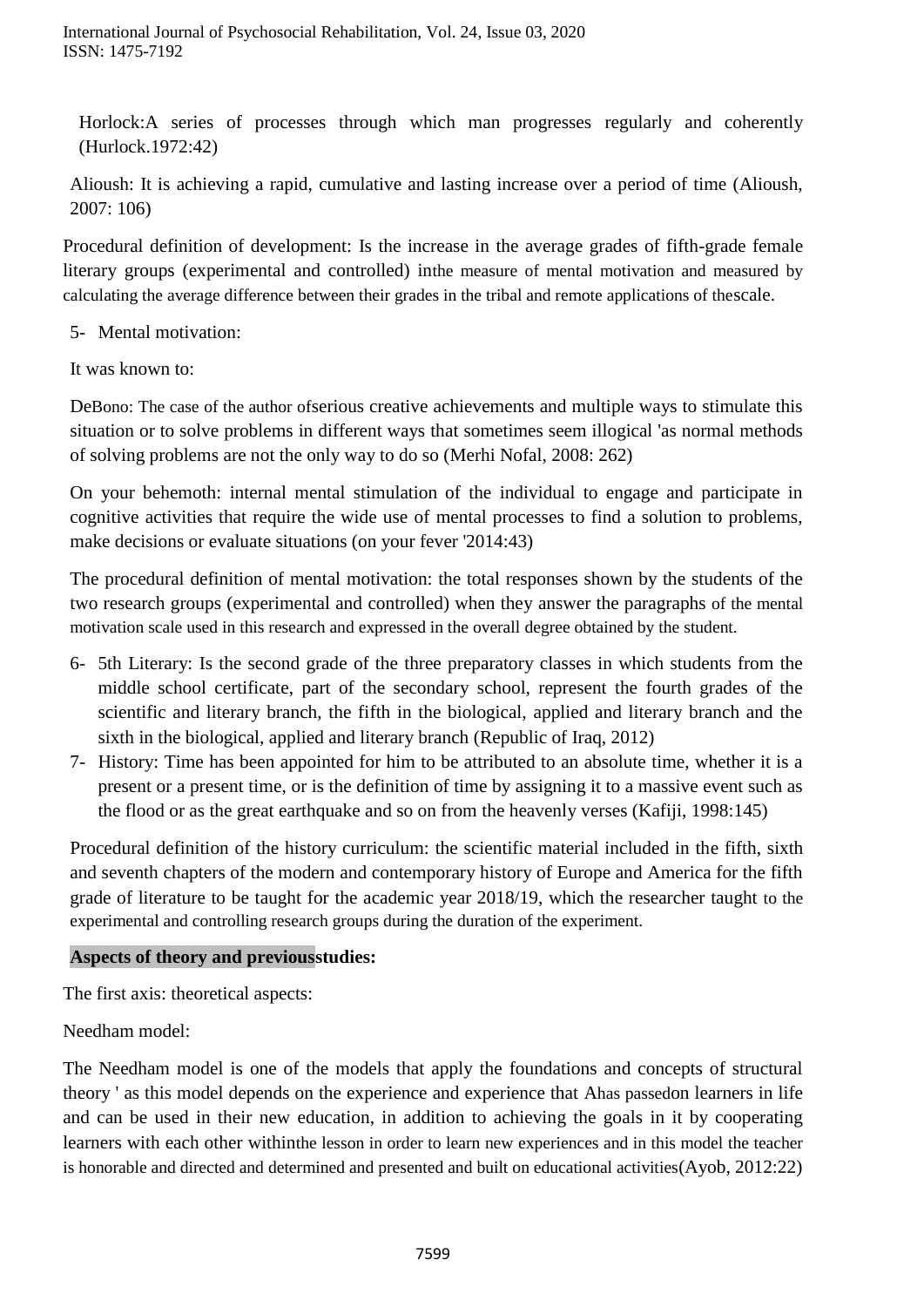#### **Needham model stages:**

The stages of the Needham model can be summarized as follows:

- 1- Guidance phase: This stage provides a preparation and psychological preparation for learners towards the subject of the lesson, as it aims to attract the attention of the learner and provoke his motivation to continue to pay attention and maintain it, using visual educational materials (video, pictures, illustrations) for life situations or the phenomenon of real problems requires the learner to practice thinking skills to come up with preliminary predictions to explain the phenomenon or solve the ambiguity of positions or solve a problem.
- 2- The generation of ideas: aims to raise awareness of the information and previous knowledge held by learners, by recording predictions made in the previous phase and asking questions about the problem, and allowing them to be answered and discussed in small groups and recorded, and may require summarizing ideas in the form of concept maps or presentations.
- 3- The stage of rebuilding ideas: this phase includes four sub-procedures: the interpretation of ideas, the presentation of contradictory ideas, the development of new ideas, the evaluation of learning, aimed at reaching the right ideas of the learner and taking notes, conclusions and explanations reached with the aim of reaching new knowledge linked to the going questions posed in the previous phase with the writing of a detailed report on each activity ' whether individual or group level, and after the completion of the implementation of those activities compare Each group presents its findings with the predictions they made in the first phase and then each group presents its correct ideas to the rest of the groups and at the end of that stage the final ideas are summarized and recorded on the blackboard.

4- The application phase of ideas: aims to apply the learner to new ideas educated in different situations.

5- Meditation phase: In which learners are given the opportunity to reconsider their ideas again, make sure they change them, review the thought processes of the concepts they learn and compare them with previous information that has been put forward at the orientation stage, review the correlations between new and previous learning,and instruct learners to write an individual report on a business project including their personal observations and group discussion summary (Needham  $\&$  Hill), 1987:25) Hasim&Kasbolah,2012: 20)

The role of the teacher in the Needham model:

The teacher has an important role within this model, because he is the guide and mentor of the education process and his role can be summarized by Myyati:

- 1- Motivate and encourage learners before starting the learning and education process.
- 2- The teacher is responsible for preparing the appropriate educational environment for learners to learn through.
- 3- The teacher should use the media (illustrators or videographs) that are possible to present the topics in their exact form to the learners.

(( Uumar And Abidin ,2007: 28- 29

The role of the learner in the Needhammodel:

The role of the learner in the Needham model is as follows: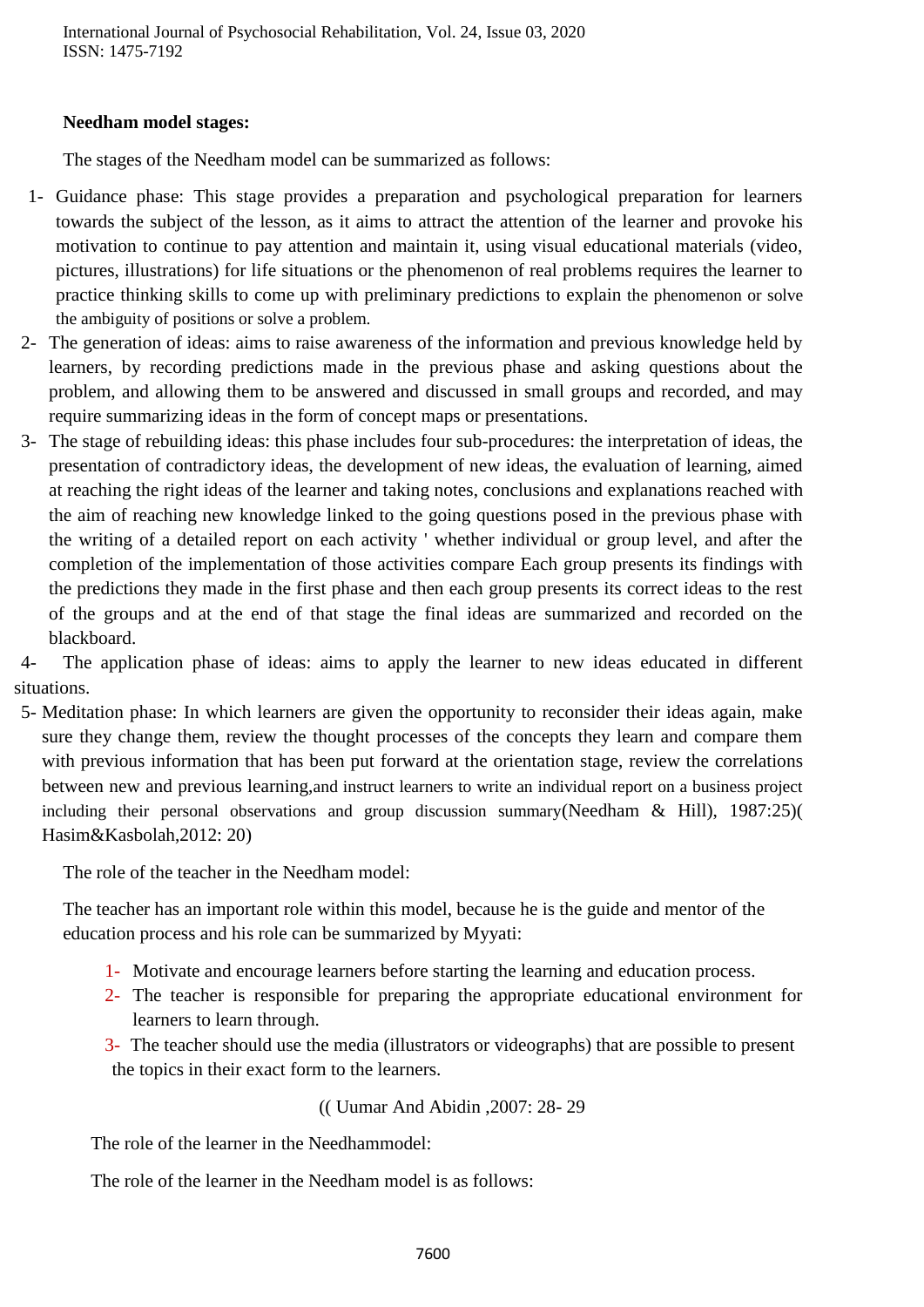- 1- The learner is active and involved in the learning and education processes.
- 2- Can build meaning through the process of acquiring knowledge and experience in the active classroom environment
- 3- Easy integration of the learner into the model
- 4- The learner has the ability to explore, research and investigate through the topics raised

### (Ayob,2012: 23)

Achievement: Educational attainment is an important aspect of the student's mental activity at school and educational attainment is seen as a first-class mental process. Educational attainment has been classified as a cognitive variable that includes facts and skills, and includes cognitive, skill and emotional aspects, and despite the wide concept of educational attainment, we often call it student achievement, or acquisition of what the education system aims to achieve and is closely linked to school. (Kumar,1985: 10)

The phenomenon of low educational attainment in different curricula:

There is no doubt that the problem of low educational attainment is one of the important problems facing the administrators of the educational process of teachers, supervisors, administrators and educational leaders, so they remained from the parents of the students, and that is why civilized nations realized the importance and seriousness of this problem because of the negative repercussions on the personality of the student present and future and perhaps even more acute the problem that the frustrations that accompany many students with low achievement may express themselves in the form of a departure from the system and inconvenience For school and school and may reach the point of delinquency and delinquency (Abu Allam, 1983: 204)

One of the most important factors leading to low educational attainment in various subjects is:

- 1- Key directfactors: the most important of which are the teacher, the student and the curriculum.
- 2- Secondary direct factors: peers, student guidance, library and educational techniques.
- 3- Indirect factors: located outside the school environment media and social institutions

(Hamdan, 1996: 15)

# **Mental motivation:**

Mental motivation is one of the modern and old concepts at the same time, it is old as it has been addressed as a tendency to think (the concept of tendency to think) and its historical roots are due to Greek philosophy and specifically to Socrates and what was confirmed in the importance of the relatively constant innate aspects of the individual and there are indicators to take care of the subject of mental motivation in the writings of a selection of Arab and foreign intellectuals and educators under different names such as desire, tendency, inclination, readiness and ability to think, and the concept of mental motivation can be considered newly understood In terms of the results of brain research and processes and the care of brain thinking patterns and what has been revealed through the use of modern technology of mri and radiation scanning devices of the brain (Ali Whamuk, 2014: 26)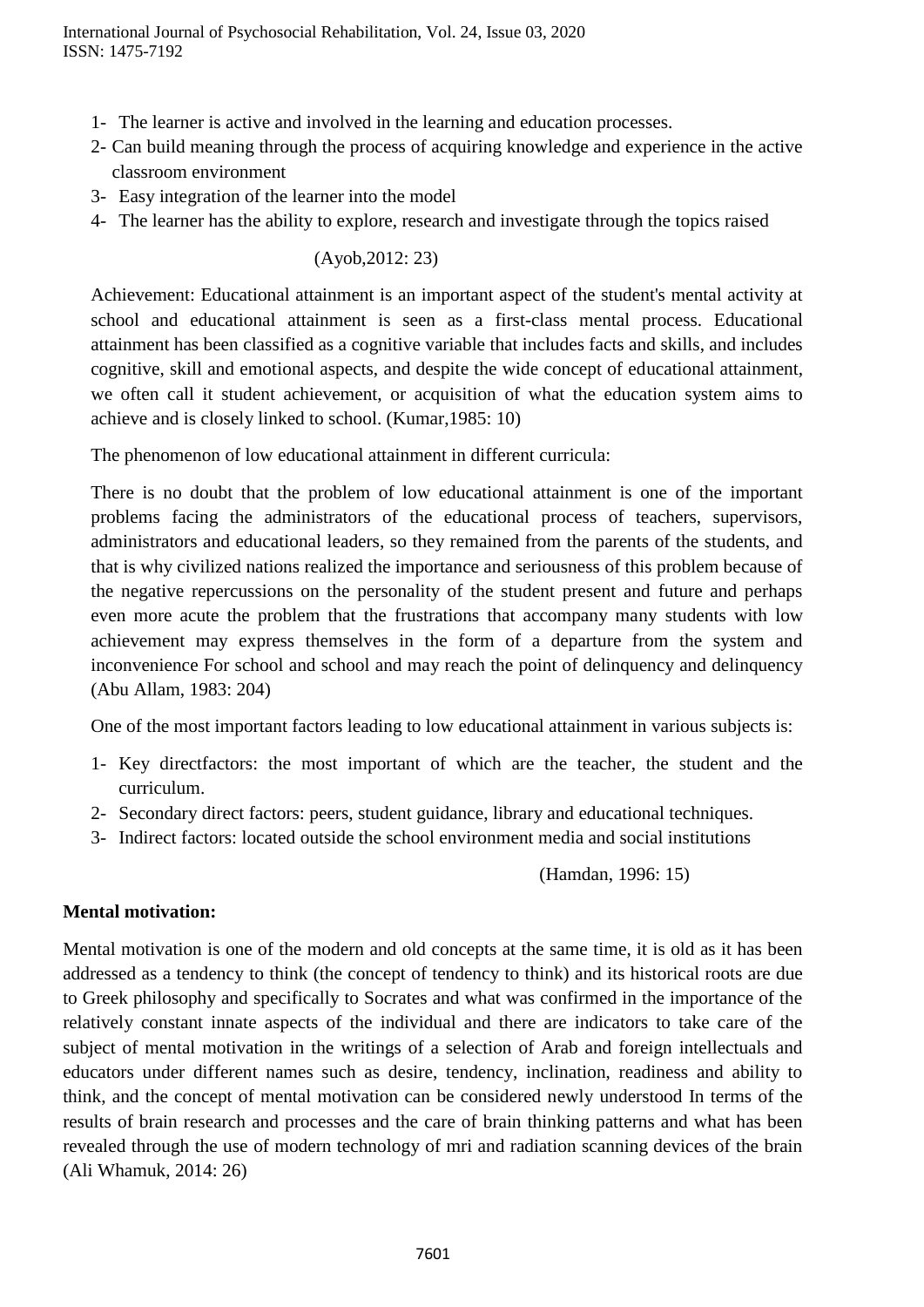De Bono emphasizes that mental motivation makes students interested in the work they do, gives hope of finding new ideas of meaningful value, makes life fun and more fun and based on the basic assumption that all individuals have the ability to think creatively and the ability to provoke mental motivation and if so, this situation must stimulate mental abilities within the human mind to be used by usas well as de Bono believes that mental motivation is the ability to Generating new ideas and not one idea in some people alone is a ability that goes beyond the limits of intelligence as it pushes the human being to think in a certain way 117:1998,Debono)

Axis II: Previous studies

- $\triangleleft$  Study on the independent variable (Needham model)
- Al-Baali Study (2014)

This study was conducted in Saudi Arabia (Binha University - Faculty of Education) and aimed at knowing (the effectiveness of using the Needham building model in the development of decision-making skills and educational achievement in science in sixth grade students in Saudi Arabia)

The sample of the study consisted of (86) pupils selected from the sixth grade primary school students in Bisha governorate in Asir region of Saudi Arabia, and they were divided into two groups, the first experimental which was studied using the Model Needham Construction by 44 pupils, And the officer who studied using the usual method of (42) pupils, but the study tools were a measure of decision-making skills and a learning test, and were applied before and after to the two study groups, and the results showed the superiority of the students of the experimental group over the students of the control group In the achievement tests and the decision-making skills scale (Al-Baali, 2014)

Study on dependent variable (mental motivation)

Hamuk Study (2012)

Mental motivation and its relationship to emotional intelligence among Mosul University students

The study aimed to identify the relationship between mental motivation and emotional intelligence among mosul university students and to identify the difference in the level of mental motivation between the members of the research sample according to the variables of sex (male-female), specialty (scientific-human) and the classroom (1st- 4th) conducted this study On his eye consisting of (405) students selected in the random class method of students of Mosul University for the academic year (2011/2012) morning study distributed to (7) colleges including (3) scientific colleges (3) humanitarian colleges and from In order to achieve the research objectives, the researcher used the California scale to measure mental motivation by Giancarlo&Factionc, 1998,and thedata were treated statistically using the Statistical Bag of Social Sciences(SPSS)and theresults showed:

- o Mosul University students of both sexes have a high level of mental motivation.
- o A positive correlation between mental motivation and emotional intelligence.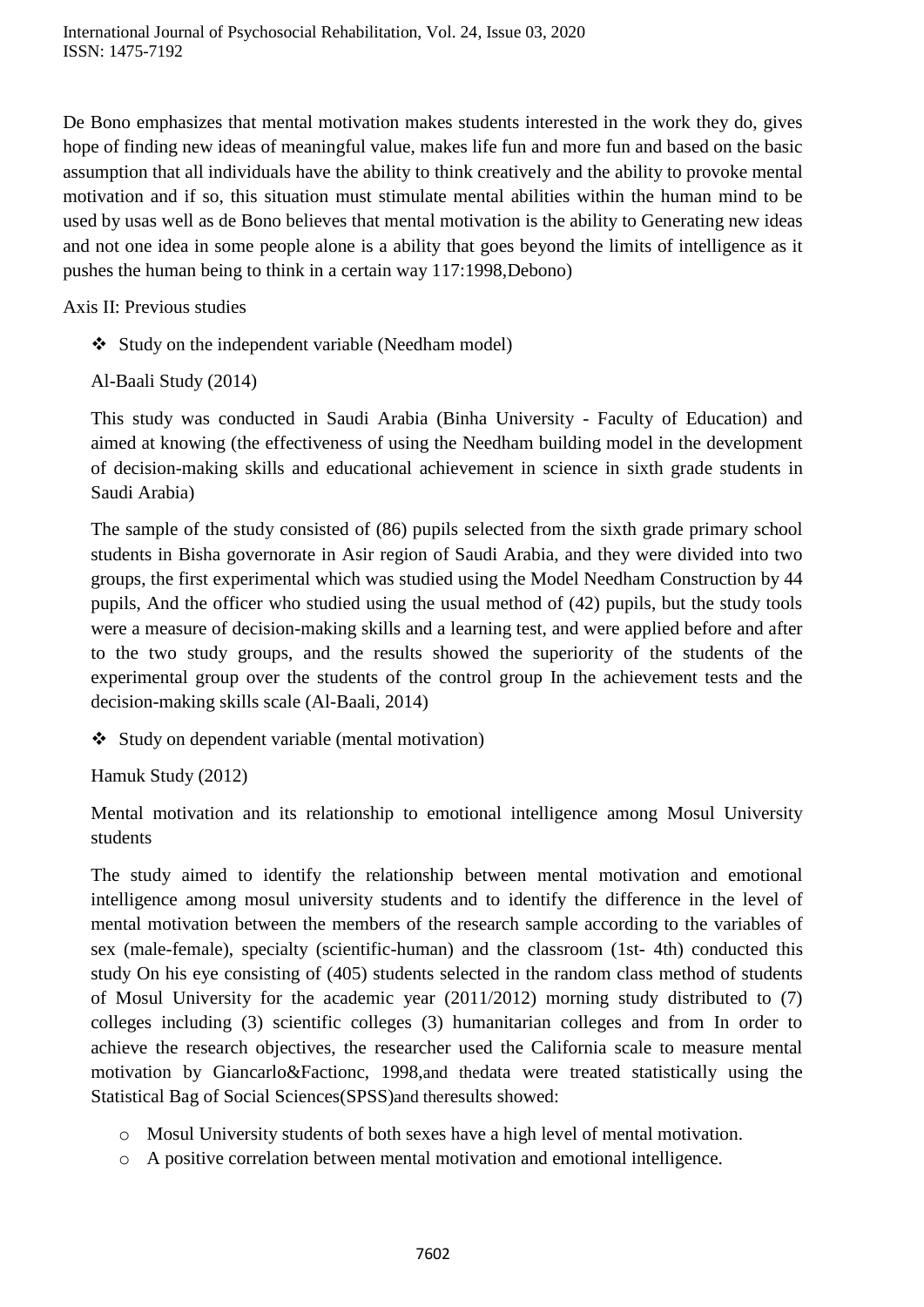- o There is a statistical function of mental motivation among the members of the research sample attributable to the sex variable (male-female) in favour of males
- o The results did not show statistically significant differences in mental motivation among the members of the research sample due to the variable academic specialization (scientific and human) and the classroom (first and fourth)

Hamuk, 2012.

### **Search procedures:**

# **Researchmethodology:**

The researcher followed the experimental approach in order to suit the current research goal and its meaning: the type of curriculum that uses the experiment in an imposing test that determines a relationship between two factors or variables by studying the opposite positions that controlled all variables except the variable that the researcher is interested in studying its impact (Jabrokazem, 1987: 194)

Search procedures:

First: Experimental design:

The experimental design means careful planning of the process of proving the assumptions and taking equal measures for the experimentation process and to choose the appropriate experimental design is of great importance because it ensures the researcher scientific accuracy and brings him to results that he can take in answering the questions posed by the problem of research and verification of the requirements of research and experimental design a change adopted and subject to the specific conditions of a particular incident and the observation and interpretation of the changes resulting in this same incident (Qandalji, 2013: 108)

The researcher adopted a partially adjusted experimental design for two experimental, controlled and tribal mental driving scale groups, two distance tests for attainment testing and a mental motivation scale.

| Group        | Tribal test       | Independent | Dependent  | Ata Research                 |
|--------------|-------------------|-------------|------------|------------------------------|
|              |                   | variable    | variable   |                              |
| Experimental | Mental motivation | Needham     | Mental     | Collection test and mental   |
|              |                   | Model       |            | motivational driving measure |
| Officer      |                   |             | attainment |                              |

| Form (1) experimental design for research |  |  |
|-------------------------------------------|--|--|
|-------------------------------------------|--|--|

Second: The research community:

The research community is defined as all the individuals, objects or people who are the subject of the research problem, which is all the elements related to the problem of the study that the researcher seeks to generalize the results of the research according to the field of research (Ibrahim and others n 2010: 281)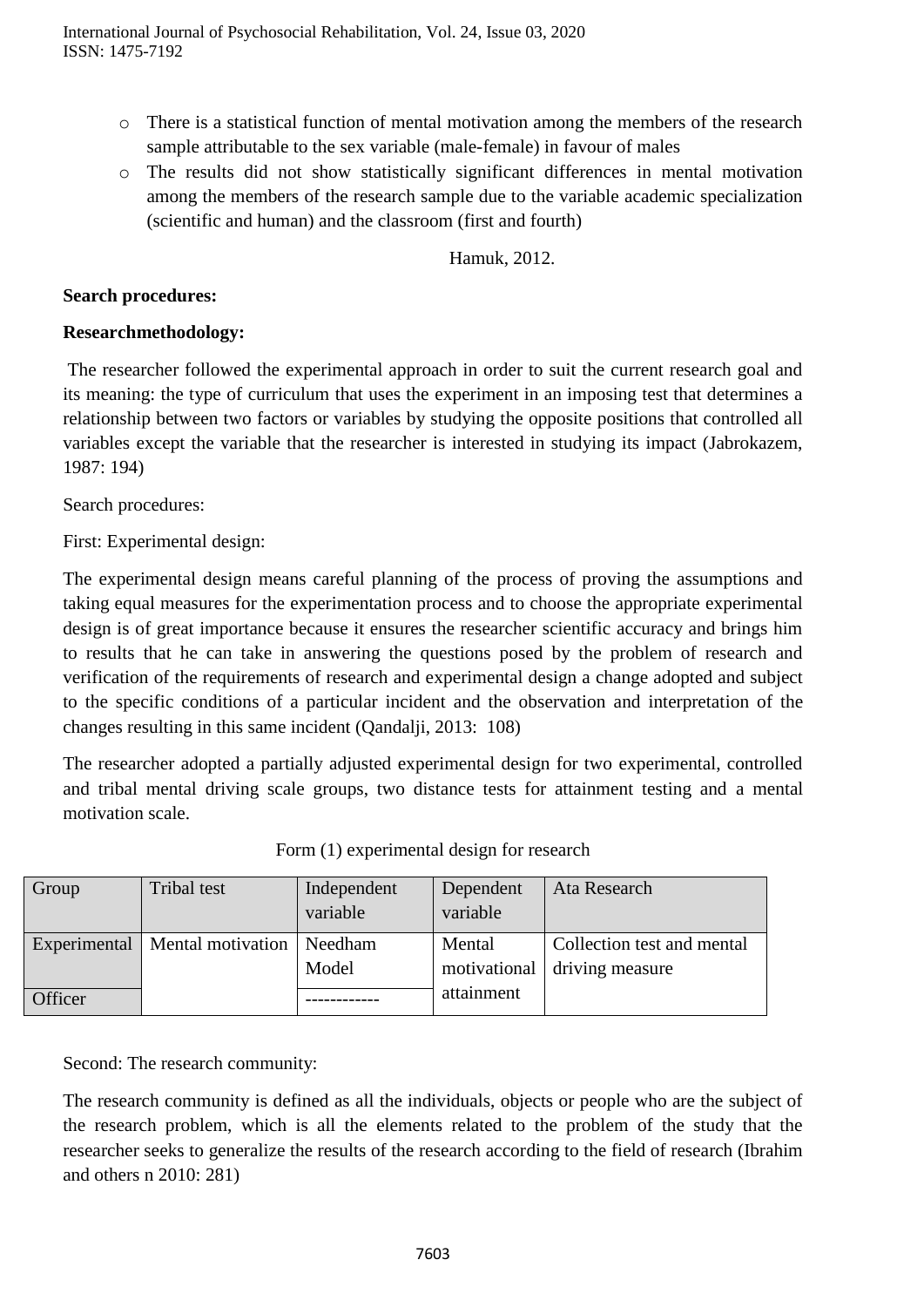The current research community is determined by the 21 female students in the fifth grade of literature who study in the secondary and morning public secondary schools for girls of the General Directorate of Education of Diyala Province, which has 21 schools, 11 secondary schools and 10 middle schools.

Fourth: Research sample:

The research sample is known as part of the research community and represents the original research community and achieves the purposes of research and sings the researcher of the derivatives of the study of the indigenous community (Al-Makdamy, 2016: 301) and in the light of the above, the researcher (Thwaiba Islamic High School for Girls) decided to represent an eye The research was chosen in a random manner and the number of female students appointed by the research (70) students for the two groups by (33) students for the experimental group represented by Division A and (37) students for the control group represented by Division B and the students failed were excluded Their number was (4) by (1) female students from the pilot (3) female students from the control group, thus making the final number of the search eye (66) female students by (32) students for the experimental group and (34) students for the control group as in table (2)

# Table (2)

 Number of female students from the experimental and controlled research groups before and after exclusion

| Group        | Division | Number of female | Number of       | Number of female |  |
|--------------|----------|------------------|-----------------|------------------|--|
|              |          | students before  | female students | students after   |  |
|              |          | exclusion        | failing         | exclusion        |  |
| Experimental | a        |                  |                 | 32               |  |
| Officer      | 1n       |                  |                 | 34               |  |
| Total        |          |                  |                 | 66               |  |

Fifth: Equality of the two research groups:

The researcher has conducted the two research groups statistically in some variables that she believes affect the integrity of the experiment and the accuracy of its results.

- 1- Parents' school level
- 2- School level for mothers
- 3- Course grades for the modern and contemporary history of Europe and America for the first course of the school year (2017/2018)
- 4- IQ test scores
- 5- Mental impulse scale scores

Sixth: Search requirements:

1- Scientific article: The researcher identified the scientific topics that will be studied by the students of the experimental and controlling research groups in the experiment according to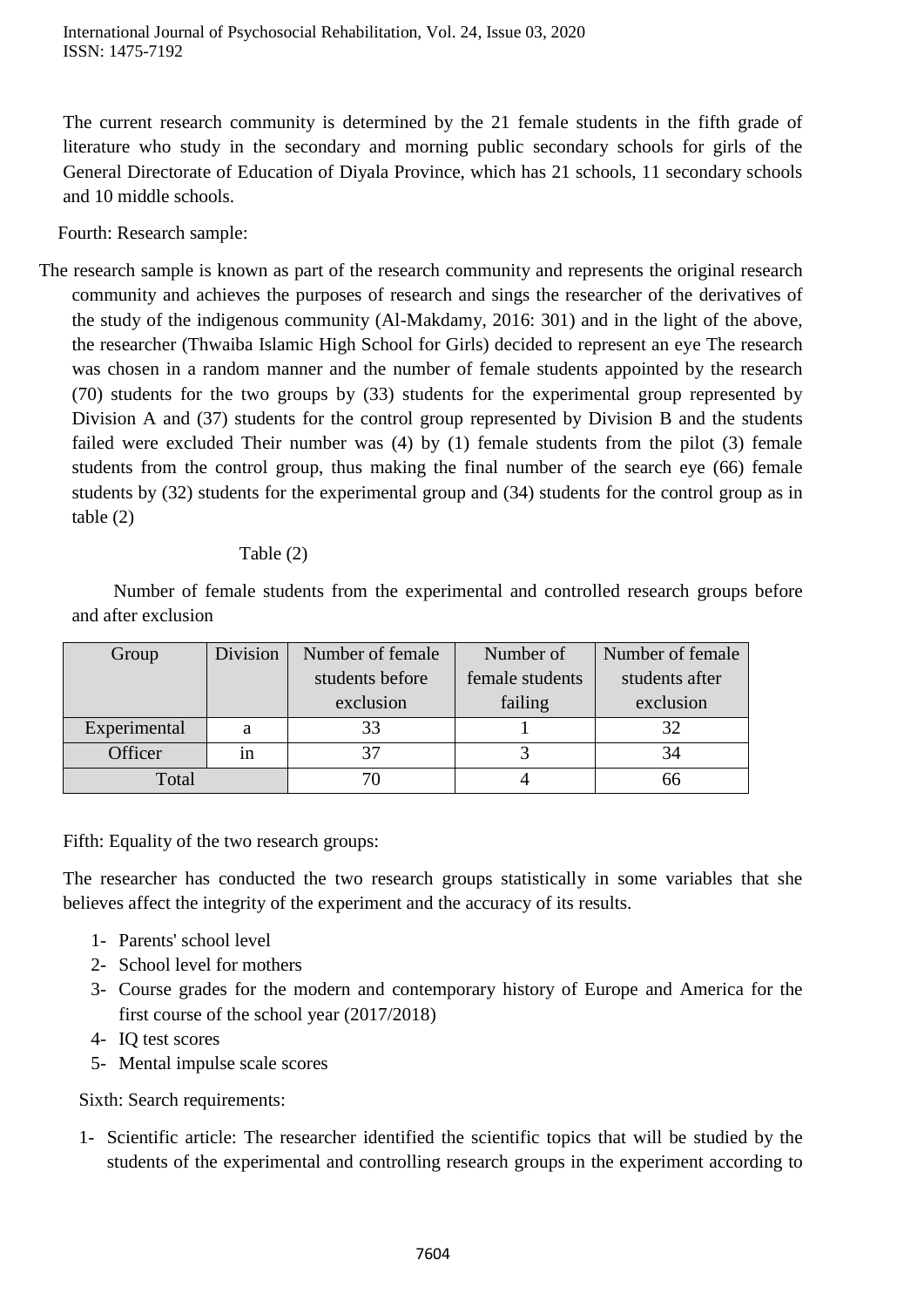the vocabulary of the curriculum of the history of Modern Europe and America and contemporary to be taught to fifth grade literary students for the academic year (2018/2019) for classes (5th, 6th and 7th)

- 2- Behavioral objectives: Behavioral objectives are defined as the behavior that a student will show at the end of a lesson or the end of a particular module, i.e. the educational return that the teacher expects from the student after the learning process, and the behavior should be specific so that it can be measured accurately and objectively and formulate behavioral purposes of special objectives, as they are more specific than the general objectives and represent educational products that students are expected to achieve, facilitate observation and evaluation (Zairocheron 2014: 64) The number of behavioral targets (131) was behavioral by the six levels of Bloom (knowledge, understanding, application, analysis, composition and calendar)
- 3- Teaching plans: Planning at all levels is a major and important step for the success of any work, and it is one of the necessary and necessary competencies in the performance of teaching, and planning is a translation of the objectives of the curriculum and its content into a procedural plan and the teacher must use various study plans in order for the activities he employs and the movements he makes to result from the fact that the student responses are well thought out and consistent with that content and achieve these objectives, and the teaching plans are intended as preconceptions of the positions and teaching procedures in which they are informed and The teacher and his students to achieve certain educational goals, this process includes setting goals, selecting methods that help to achieve them, choosing methods of implementation and evaluating the extent to which students achieve those goals (Al-Zuhairi, 2015: 284)

Research tool (collection test - life skills)

- Collection test:
- The goal of the test:
- 5- The test aims to measure the achievement of female students of the research groups (experimental and officer) from the book history of Modern Europe and America and contemporary for the last three chapters (5th, 6th and 7th) scheduled to teach students of the fifth grade literary by the Ministry of Education for the academic year (2018-2019)

Test paragraphs:

It was agreed on 32 objective test paragraphs and the objective tests are among the most accurate and accurate collection tests consistent in the sincerity of their provisions and their coverage of the curriculum and its abbreviation of time.

Correct the test:

In correcting the answers, the researcher relied on giving one score to the correct answer and giving a smallness to the wrong answer, and treated the paragraphs left unanswered as well as which include two answers that treated the wrong answer by giving zero degrees to it, thus becoming the final score of the test between a minimum of zero and a maximum of 32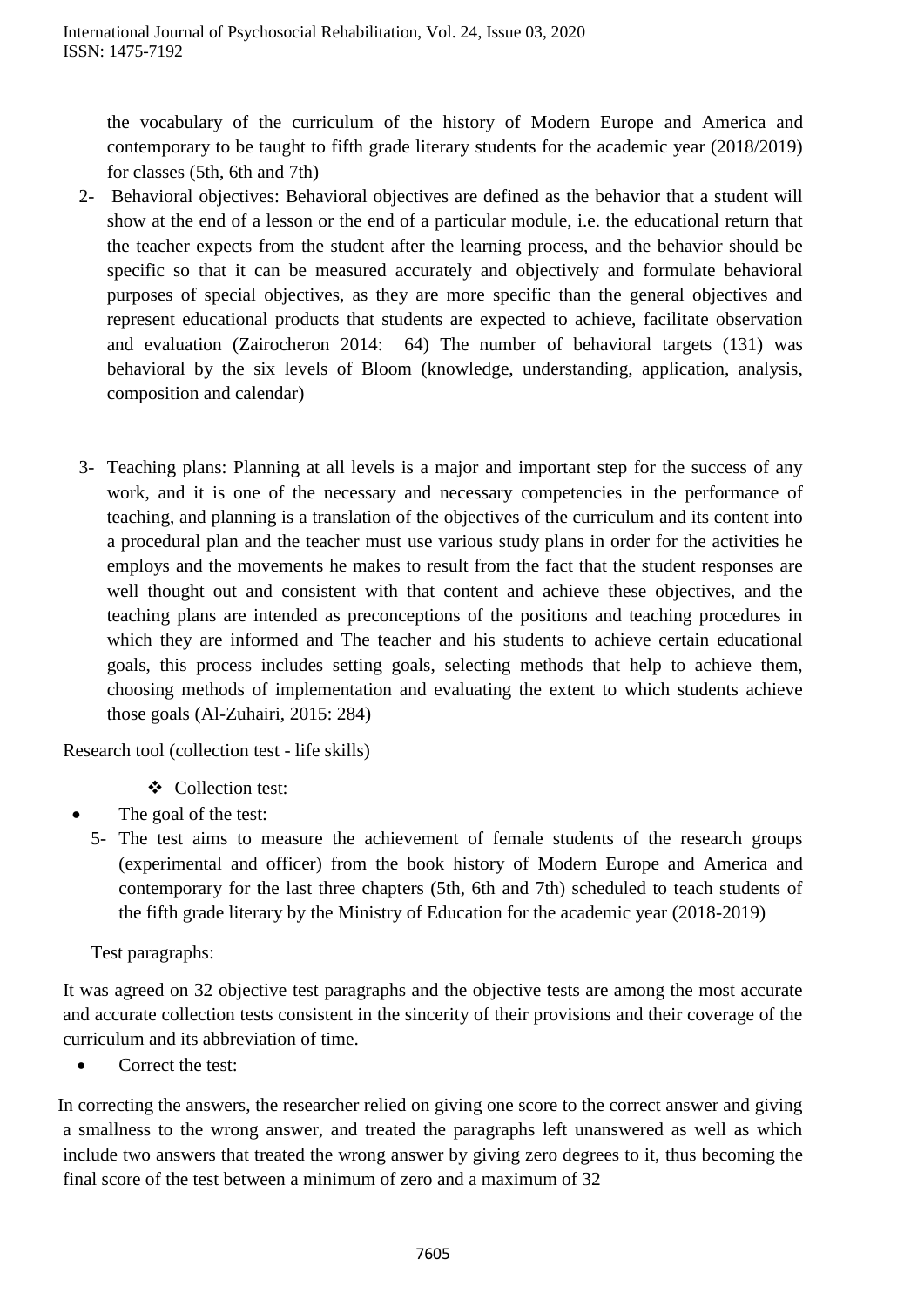# • Measure of mental motivation:

Scale goal: The mental motivational measure to measure needham's independent variable model aims to develop variable mental motivation compared to the usual method and measure its impact on the development of mental motivation in research sample students.

Believe the scale:

To ensure the validity of the scale was presented to a group of arbitrators to express their opinions on the appropriateness of the measure terms for each dimension of the dimensions of the scale and its suitability for the level of students, the arbitrators made some observations by deleting some unclear phrases and modifying the formulation of some phrases to suit the level of the students and the scale in its final form became a component of (60) paragraphs

Application of the experiment:

The researcher started applying the experiment at the beginning of the second course on Tuesday, February 27, 2018 and ended on Tuesday, April 17, 2018.

# Statistical means:

The researcher used statistical methods from the statistical package(SPSS),including the ttest of two independent samples equal in number, square as2,the difficulty factor for objective paragraphs, the strength factor of excellence for objective paragraphs, the effectiveness of the wrong alternatives, the Pearson correlation coefficient, and the Spearman-Brown equation.

# **View and interpret results:**

1- There is no statistically significant difference at the indicative level (0.05) between the average grades of experimental group students studying the subject of modern and contemporary European and American history according to the Needham model and the average grades of female students of the control group studying the same subject in the usual way in the distance collection test.

The researcher applied the distance collection test to the students of the research groups (experimental and officer) and after correcting the test answers and putting grades to find out the achievement of fifth grade literary students who study the subject of the history of Modern Europe and America and contemporary and the processing of grades statistically, the average score of female students of the experimental group (33,656) degree and standard deviation. 292) degrees with a varying score of (39,589), while the average score of the control group (28,088) was 28,088 degrees, with a standard deviation (7,485) and a variation of (56,025) and when using the T test Two independent samples that are not equal in number (T-test)show that thecalculated T value (3.261) is greater than the table value (2) at the indicative level (0.05) and freely (64), i.e. the result is statistically indicative in favor of the group The experimental studied according to the Needham model on the students of the control group who studied according to the usual method and thus the researcher rejects the first hypothesis and accepts the alternative hypothesis and there is a statistically significant difference at the level of indication (0.05) between the average grades of the students of the experimental group who study the subject of the history of Europe Modern and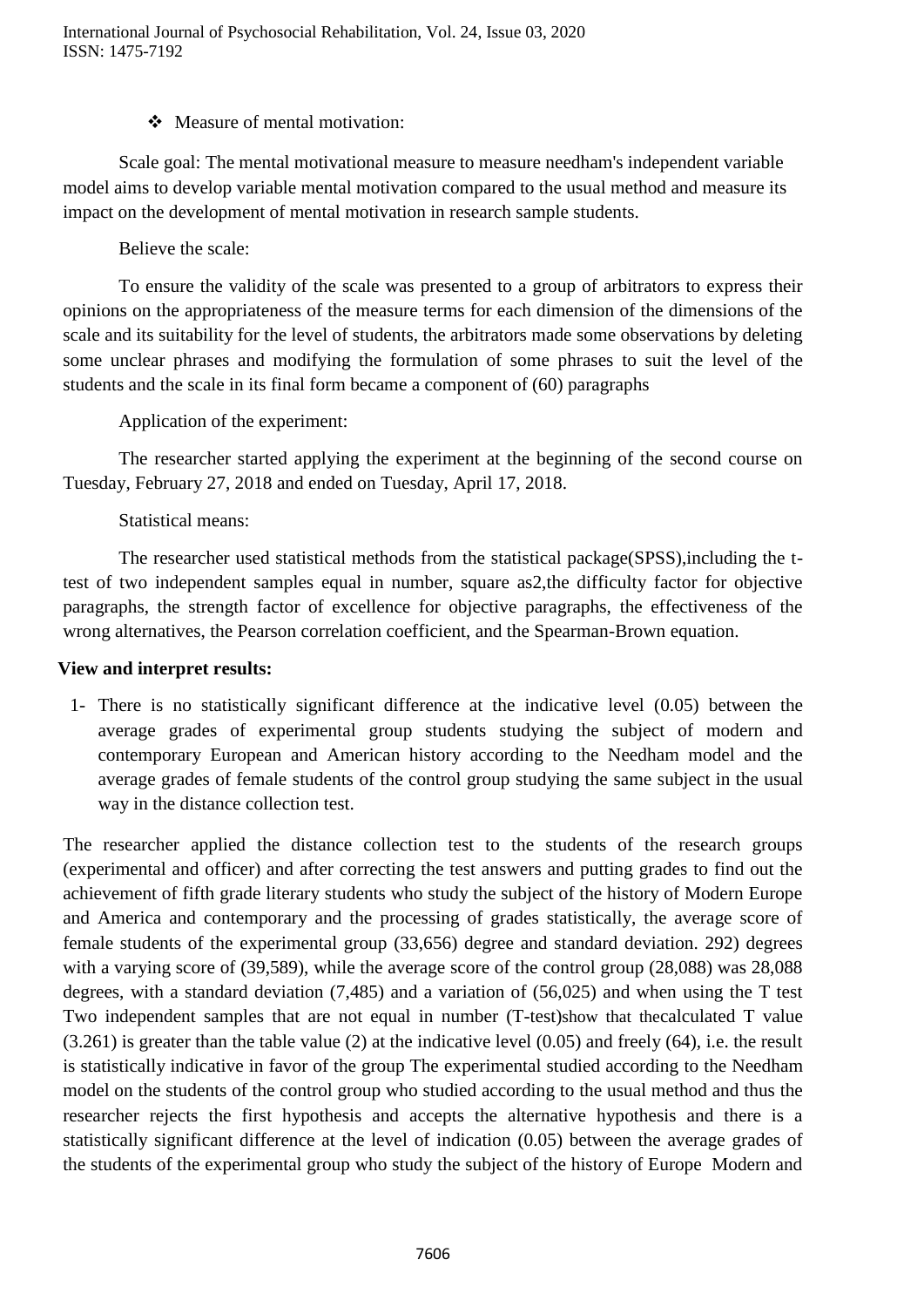contemporary America according to the Needham model and the average grades of female students of the control group who study the same subject in the usual way in the distance collection test. As in the table below.

#### Table (2)

Arithmetic average, standard deviation, variation and T value (cronyism and scheduling) of the grades of the students of the research groups (experimental and controlled) in the distance collection test

| Group      | Numb | Arithmet       | Standar  | Contra | Degree | T value        |           | Indication   |
|------------|------|----------------|----------|--------|--------|----------------|-----------|--------------|
|            | er   | 1 <sup>c</sup> | d        | st     | of     | <b>Nepotis</b> | Schedulin | level        |
|            |      | average        | deviatio |        | freedo | m              | g         | (0.05)       |
|            |      |                | n        |        | m      |                |           |              |
| Experiment | 32   | 33.656         | 6.292    | 39.589 | 64     | 3.261          | ി         | Function     |
| al         |      |                |          |        |        |                |           | statisticall |
| Officer    | 34   | 28.088         | 7.485    | 56.025 |        |                |           |              |

2- There is no statistically significant difference at the indicative level (0.05) between the average grades of experimental group students studying the subject of modern and contemporary European and American history according to the Needham model and the average grades of female students of the control group studying the same subject in the usual way in the distance collection test.

The researcher applied the life skills scale to the students of the research groups (experimental and officer) and after correcting the answers of the scale test and setting grades to see the extent of the development of the mental motivation of fifth-grade literary students for the subject of the history of Europe and modern and contemporary America and the treatment of grades statistically, the number of average grades of female students of the experimental group (170,188)degrees, and standard deviation (22,472) degrees with a varying amount of (504,990) degrees, while the average score of the control group (154,500) and the standard deviation (20.809) degrees and varying (433,014) degrees For the control group, when using the T-test of two separate samples that are not equal in number(T-test),thecalculated T-value (2.945) is greater than the table value (2) at the indication level (0.05) and freely. 64) I.e. the result is statistically indicative in favor of the experimental group and this indicates the superiority of the students of the experimental group who studied according to the Needham model over the students of the control group who studied according to the usual method and thus the researcher rejects the second hypothesis and accepts the alternative hypothesis and there is a difference of statistical significance At the level of significance (0.05) between the average grades of female students in the experimental group studying the subject of the history of modern and contemporary Europe and America according to the Needham model and the average grades of female students of the control group who study the same subject according to the usual method in the test of remote mental motivation as in the table shown below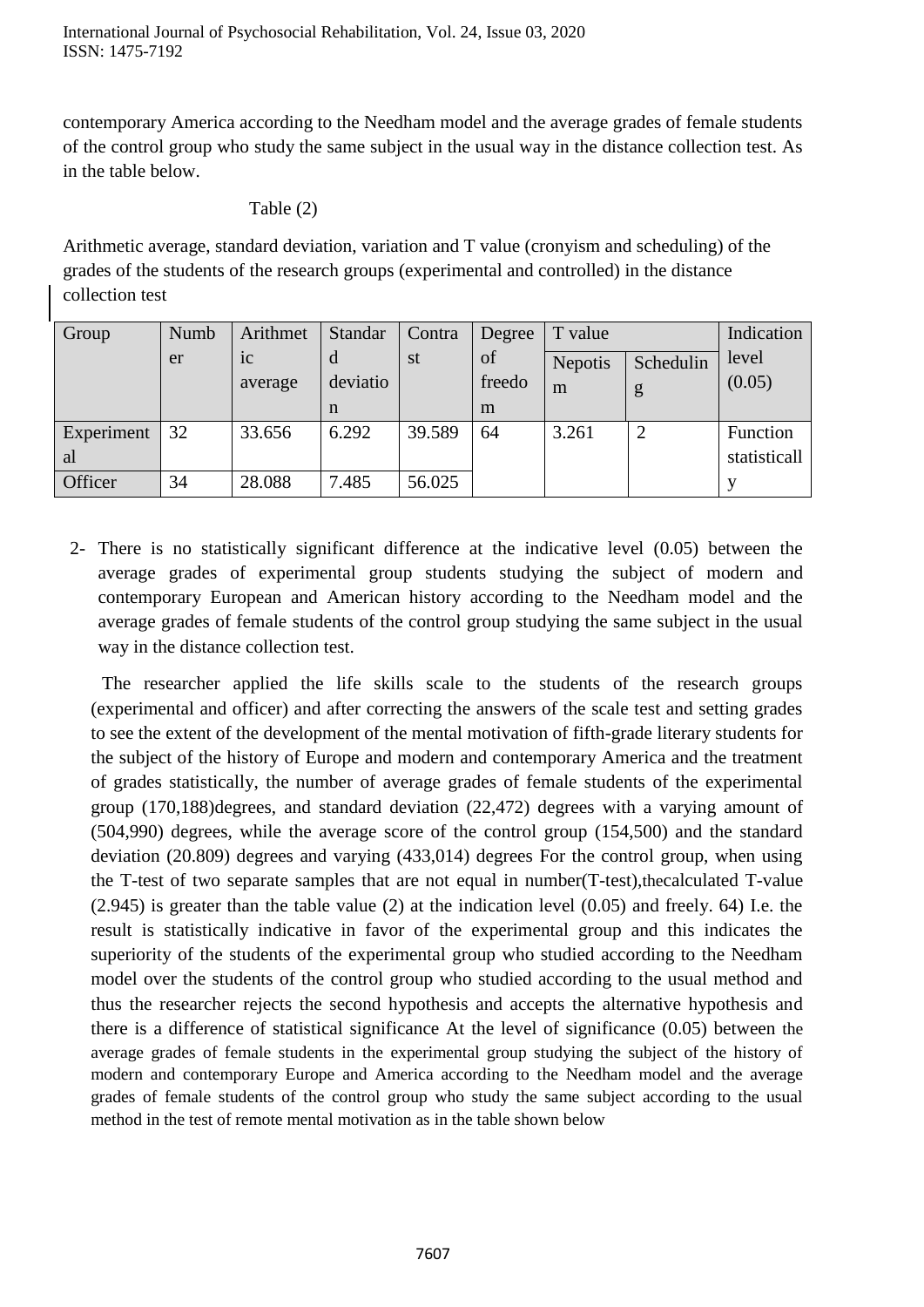# Table (3)

 Arithmetic average, standard deviation, variation and T value (cronyism and scheduling) of the grades of the students of the two research groups (experimental and controlled) in the distance mental impulse scale test

| Group     | Numb | Arithmet       | Standar       | Contra | Degre  | T value                    |                | Indicatio   |
|-----------|------|----------------|---------------|--------|--------|----------------------------|----------------|-------------|
|           | er   | 1 <sup>C</sup> | d             | st     | e of   | Scheduli<br><b>Nepotis</b> |                | n level     |
|           |      | average        | deviati       |        | freedo | m                          | ng             | (0.05)      |
|           |      |                | <sub>on</sub> |        | m      |                            |                |             |
| Experimen | 32   | 170.188        | 22.472        | 504.99 | 64     | 2.945                      | $\overline{2}$ | Function    |
| tal       |      |                |               | U      |        |                            |                | statistical |
| Officer   | 34   | 154.500        | 20.809        | 433.01 |        |                            |                | ly.         |
|           |      |                |               | 4      |        |                            |                |             |

3- There is no statistically significant difference at the indicative level (0.05) between the average grades of experimental group students studying the subject of modern and contemporary History of Europe and America according to the strategy of the power of thinking in the tribal and remote applications of the mental motivation scale.

The data of the research group (experimental) were calculated in the tribal and remote mental motivation test which showed the results of a statistically significant difference at the level of significance (0.05) and the degree of freedom (31) between the tribal and remote applications of the experimental group and in favor of the remote application The average score of the experimental group in the tribal test for the mental motivation test (153,625) was 153,625 degrees, and the average score of the female students of the experimental group in the distance test for the mental motivation test (170,188) and to test the significance of the difference used the following test J(T-TEST)for two interconnected samples, the value of thecomputational T test (8.746) was at the indication level (0.05) and the degree of freedom (31) which is greater than the scheduling value (2.042), which means that this difference D statistically in favor of the remote application and thus rejects the third zero hypothesis and accepts the alternative hypothesis that there are statistically significant differences at the level of significance (0.05) between the average grades of female students of the experimental group between the tribal and remote applications of the mental motivation test as described in the table below:

Table (4)

Arithmetic average, standard deviation, variation and calculated and scheduled (t) value of experimental group grades in tribal and remote application of mental motivation testing

| Group | Nu | The       | The    | The      | Standar  | Variatio | Degree   T value |       |       | Indicati      |
|-------|----|-----------|--------|----------|----------|----------|------------------|-------|-------|---------------|
|       | mb | computat  | differ | computa  | d        | n of     | of               | Nepot | Sched | <sub>on</sub> |
|       | er | ional     | ence   | tional   | deviati  | differen | freedo           | ism   | uling | level         |
|       |    | medium    | betwe  | medium   | on of    | ce       | m                |       |       | (0.05)        |
|       |    | of the    | en the | of the   | differen |          |                  |       |       |               |
|       |    | differenc | two    | differen | ce       |          |                  |       |       |               |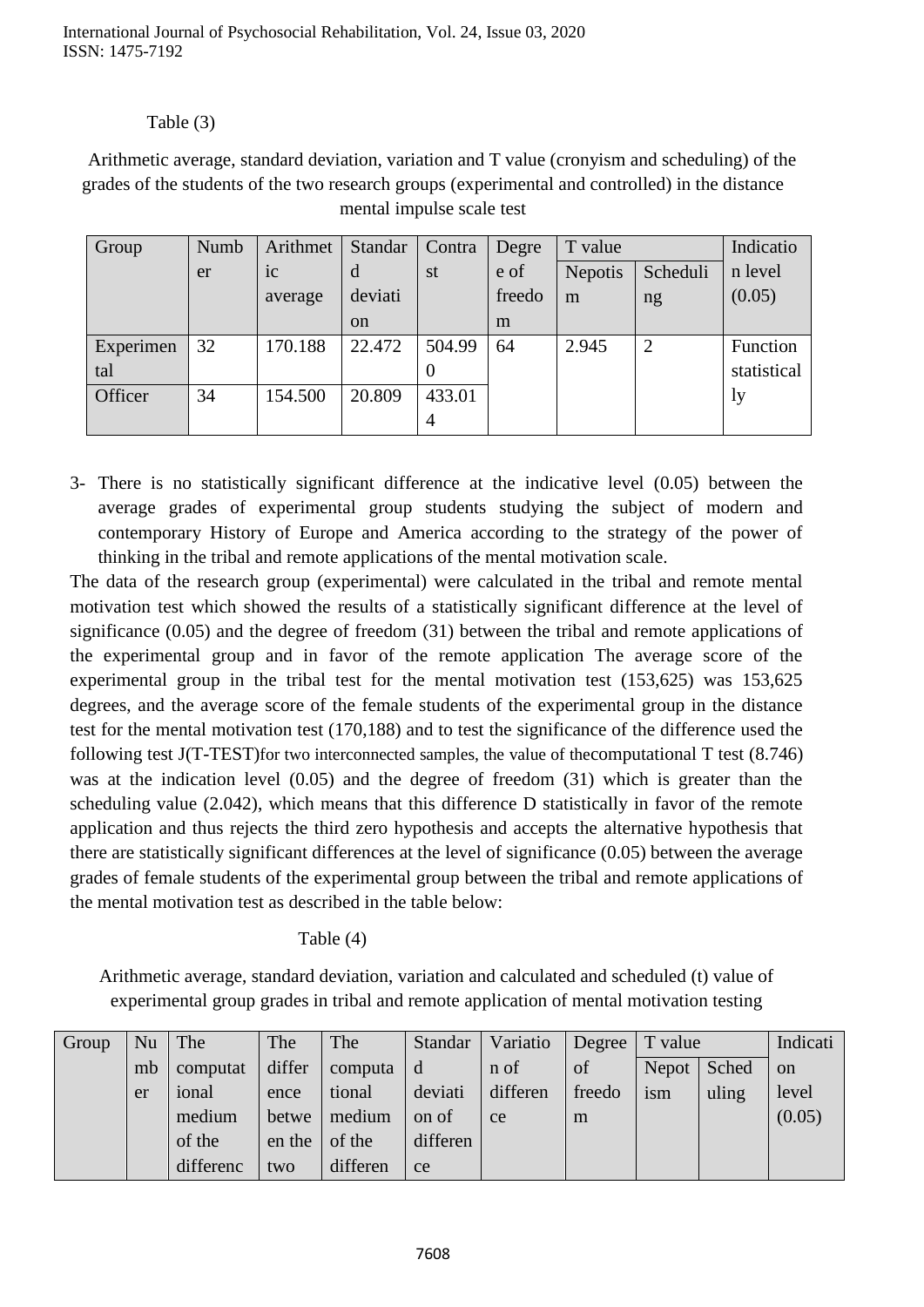|         |    | e       | tests | ce     |        |         |    |       |       |           |
|---------|----|---------|-------|--------|--------|---------|----|-------|-------|-----------|
|         |    |         |       |        |        |         |    |       |       |           |
|         |    |         |       |        |        |         |    |       |       |           |
| souther | 32 | 153.625 | 530   | 563.16 | 10.713 | 114.768 | 31 | 8.746 | 2.042 | Functio   |
| n       |    |         |       |        |        |         |    |       |       | n         |
| Go      |    | 170.188 |       |        |        |         |    |       |       | statistic |
| away    |    |         |       |        |        |         |    |       |       | ally      |

- 4- There is no statistically significant difference at the indicative level (0.05) between the average grades of female students of the control group studying the subject of the history of modern and contemporary Europe and America according to the usual method in the tribal and remote applications of the mental motivation scale.
- The research group (officer) was calculated in the tribal and remote mental motivation test, which showed the results of a statistically significant difference at the level of significance (0.05) and the degree of freedom (33) between the tribal and remote applications of the control group and in favor of the remote application, as the average achievement score demanded the control group in the tribal test to test mental motivation. (153,912)degrees, and the average score of female students in the remote test of mental motivation test (154,500) degrees and to test the significance of the difference used theT-TESTfor two interconnected samples, the value of thecomputational t test (2.042) at the level of the Indication (0.05) and degree of freedom (33) which is lower than the scheduling value (2.042), which means that this difference is not statistically significant and thus accepts the zero hypothesis and rejects its alternative, which states that there are statistically significant differences at the indicative level (0.05) between average grades Students of the experimental group between the tribal and remote applications of the mental motivation test as shown in the table below:

# Table 5

Arithmetic average, standard deviation and calculated and scheduled T-value of the grades of students of the control group in the tribal and remote application of the mental motivation test

| Group       | Nu | The       | The    | The      | Standar  | Variatio | Degree | T value      |       | Indicati  |
|-------------|----|-----------|--------|----------|----------|----------|--------|--------------|-------|-----------|
|             | mb | computat  | differ | computa  | d        | n of     | of     | <b>Nepot</b> | Sched | on        |
|             | er | ional     | ence   | tional   | deviati  | differen | freedo | ism          | uling | level     |
|             |    | medium    | betwe  | medium   | on of    | ce       | m      |              |       | (0.05)    |
|             |    | of the    | en the | of the   | differen |          |        |              |       |           |
|             |    | differenc | two    | differen | ce       |          |        |              |       |           |
|             |    | e         | tests  | ce       |          |          |        |              |       |           |
| souther     | 34 | 153.625   | 20     | 0.588    | 2.830    | 8.008    | 33     | 1.212        | 2.042 | Functio   |
| $\mathbf n$ |    |           |        |          |          |          |        |              |       | n         |
| Go          |    | 170.188   |        |          |          |          |        |              |       | statistic |
| away        |    |           |        |          |          |          |        |              |       | ally      |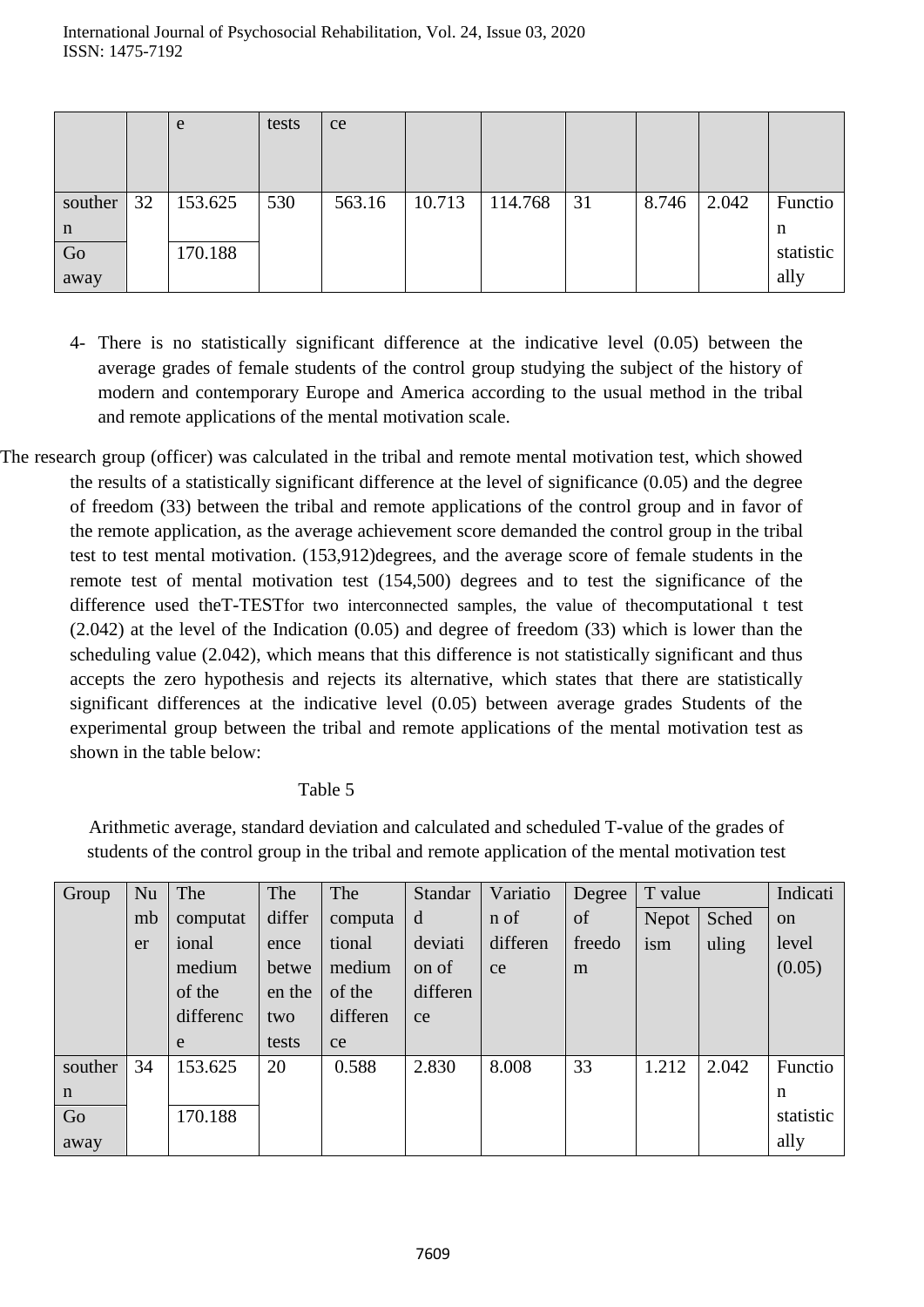Second: interpreting the results:

By presenting the results of the research that led to the rejection of zero hypotheses, this means that the students of the experimental group who studied the curriculum of the subject of the history of Modern Europe and America according to the Needham model in the attainment test and the test of mental motivation on the students of the control group who studied the same subject in the usual way can be explained as follows:

 Teaching according to the Needham model helped students build their knowledge of themselves by organizing and building information sequentially by implementing model steps

 The exchange of experiences between female students because the division of female students at heterogeneous levels leads to exchange of views between female students, as well as this model reduces the introversion and isolation of a number of female students and reduces the fear of failure.

 This model has made female students interact positively through the stages of the model in putting forward many ideas and complex thinking is the flow and flow of many ideas for the same problem

 $\hat{\cdot}$  The Needham model contributes to the development of the higher levels (analysis, composition and evaluation) which has developed the skill of generating, building and evaluating ideas and producing unfamiliar ideas characterized by fluency and flexibility, which reflects on their level of achievement.

### **Conclusions, recommendations and proposals**

First: Conclusions: In the light of the current research, the researcher has reached a set of conclusions:

- 3- Fit needham model to teach the curriculum of the history of Modern Europe and America
- 4- Needham's model positively increased the achievement of fifth-grade literary students in the modern and contemporary history of Europe and America.

Second: Recommendations: In light of the results of the current research, the researcher recommends:

- 1- Emphasizing needham's model of teaching the curriculum of modern and contemporary History of Europe and America because of its importance in increasing attainment and developing mental motivation
- 2- Training courses for teachers to provide them with the latest modern teaching methods, methods and strategies

Third: Proposals: In light of the results of the current research, researcher Mayati proposes:

- 6- Conduct a similar study to find out after the Needham model in other subjects and different study stages
- 7- Conducting a similar study in other variables such as the development of historical concepts and the development of future thinking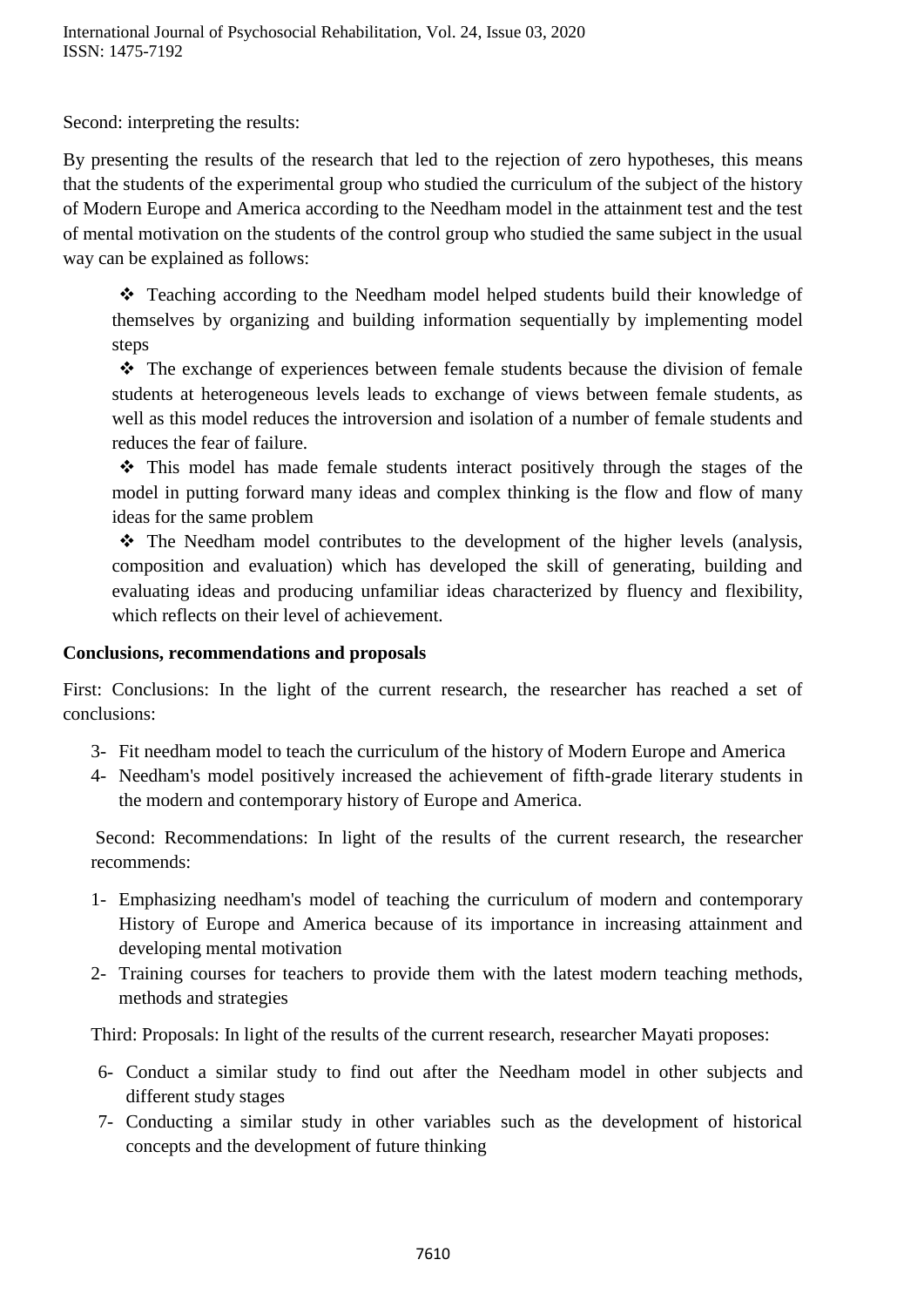# **sources:**

- Ibrahim, Mohammed Abdul Razzaq and others (2010), Scientific Research Curriculum, Amman, Jordan
- Abu Assaad, Salah Abdul Latif (2010), Mathematics Teaching Methods, I1, Al Shorouk Publishing and Distribution House Amman
- Abu Jadu, Saleh Mamed Ali (2003): Educational Psychology, I1, Al-Masirah Publishing and Distribution House Amman, Jordan
- Abu Allam, Raja Mahmoud (1983)?, Individual Differences and Their Educational Applications, Dar al-Alam, I1, Kuwait
- Al-Baali, Ibrahim Abdul Aziz Mohammed (2014): The effectiveness of using the Needham building model in the development of decision-making skills and educational achievement in science among sixth-grade primary school students in Saudi Arabia, Arab Studies in Education and Psychology, Issue (47), Part 3 of the Year (2014)
- Al-Balaawi, Hassan (2011), Awaken Your Hidden Powers, I1, Old House Publishing and Distribution House, Cairo
- Boudi Zaki Abdul Aziz and Mohammed Salman Al-Khadala (2013), Teaching Strategies, I1, Al-Khwarizmi Publishing and Distribution
- Jaber, Jaber Abdel Hamid and Ahmed Khairi Kazem (1987), Research Curricula in Education and Psychology, Arab Renaissance House, Egypt, Cairo
- Jalali, Sheen Mustafa (2011), Educational Achievement, Serra Publishing, Distribution and Printing House, Amman, Jordan
- Republic of Iraq (2012), Ministry of Education, Preparatory Curriculum
- Hamdan, Mohammed Ziad (1996), Educational Achievement Concepts, Problems and Solutions, Modern Education House, Amman
- Al-Hamwi, Mona (2010): Educational attainment and its relationship to the concept of self, research published in Damascus University Journal, Volume 26.
- Hanafi, Abdel Moneim (1978), Encyclopedia of Psychology and Psychoanalysis, C1-2, Madbouli Library, Cairo
- De Bono, Edward (2093): Teaching Thinking, Translated by Adl Abdul Karim and others, Safa Publishing and Distribution House, Damascus, Syria
- Rabie Hadi Mashaan (2006), Education Entrance, i1, Arab Society Library for Publishing and Distribution Amman
- Zayer, Saad Ali and others (2014), Contemporary Educational Encyclopedia, C1, Noor Al Hassan Library for Printing and Editing, Bab al-Mu'azam, Baghdad, Iraq
- Zubeidi, Sabah Hassan (2014), Foundations for the Construction and Design of Social Materials Curricula and Teaching Purposes, Curriculum Publishing and Distribution House Amman
- Al-Zaghoul, Emad Abdul Rahim, Shaker Aqla Al-Muhamed (2010): Seiko Classroom Teaching Meal, T2N Al-Masirah Publishing, Distribution and Printing House, Amman
- Zuhairi Haidar Abdul Karim Mohsen (2015), Contemporary Curriculum and Teaching Methods, I1, Hamada Foundation for University Studies, Publishing and Distribution, Amman, Jordan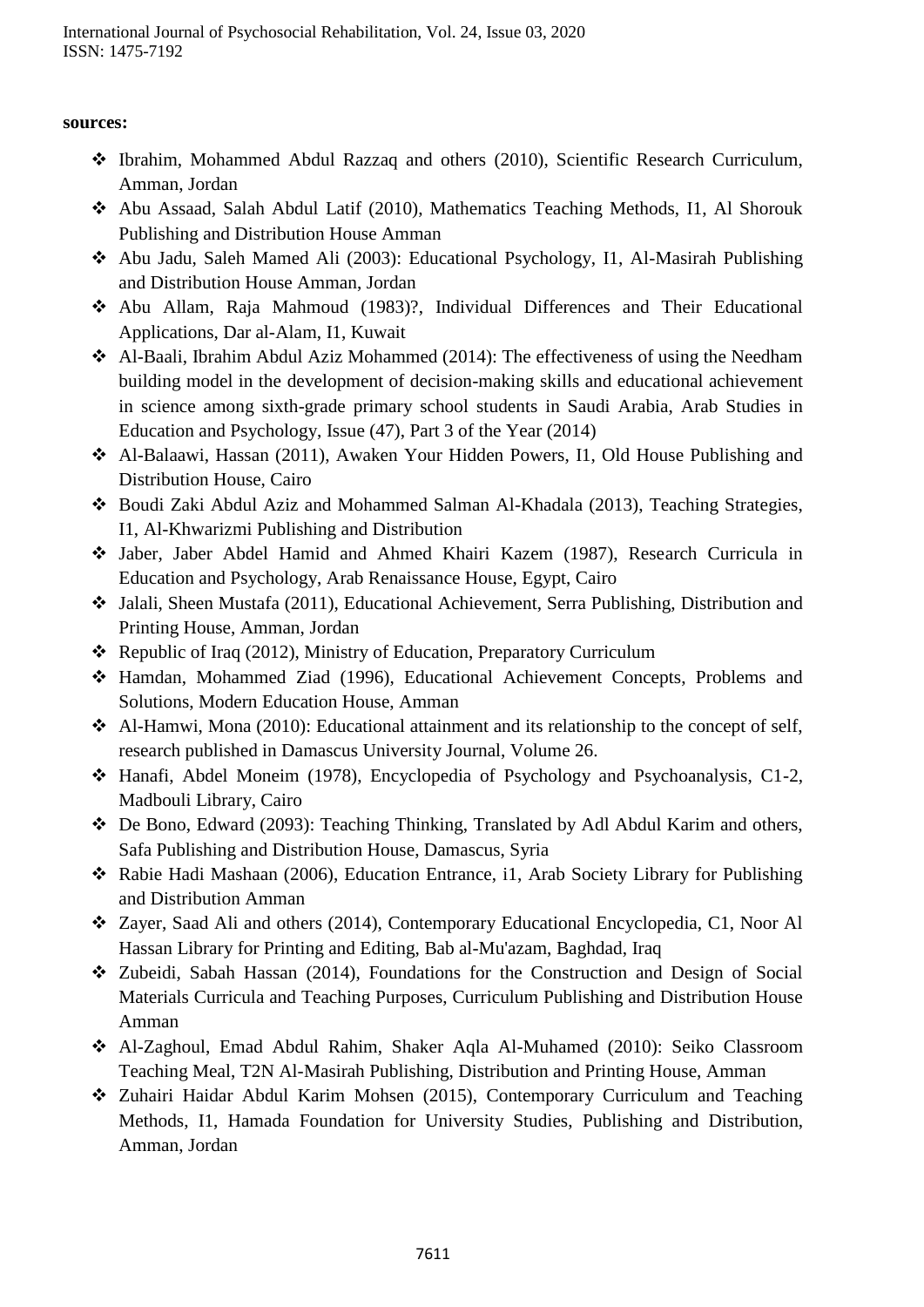- Salkhi, Mahmoud Jamal (2013), Educational Achievement and Modelling of Factors Affecting It, Dar Al-Radwan Amman
- Salmani Abdullah Taha Abdullah (2010), Historical Research Curriculum, I1, Think Tank Publishers and Distributors of Oman
- Amer, Ibrahim (2013), scientific research and the use of traditional and electronic sources of information founded by - methods - concepts - tools, i3, Dar al-Masirah printing, publishing and distribution, Amman, Jordan
- Azzawi Mustafa Mohammed Kazim (2013), History Book Calendar for Junior High School in light of quality standard, Unpublished Master's Letter, Diyala University, Iraq
- Ali, Qais Mohammed, Walid Salem Hamuk (2012): Mental motivation and its relationship to emotional intelligence among Mosul University students (unpublished master's thesis), Mosul
- Ali, Qais Mohammed, Walid Salem Hamuk (2014): Mental Motivation a New Vision, Debono Think Tank, Jordan
- Alioush, Mohammed (2007), Education for Development, Dar al-Fikr, Amman, Jordan
- Fakher Aqel (1977), Dictionary of Psychology, i2, Dar al-Alam for Millions, Beirut
- Judge, Yusuf Mustafa (1984), Social Sciences and Teaching, Okaz Publishing and Distribution Office, Saudi Arabia, Riyadh
- Qarni Zubaydah Mohammed (2011), Recent Trends in Research in Science teaching and Scientific Education, I1, Modern Library Egypt
- Al-Kafiji, Mohieddin Mohammed bin Salman (1998), acronym in History, Mohammed Kamal al-Din Ezzedine, C5, Book World for Printing and Publishing, Cairo
- Al-Kreiti, Ahmed Shaker Mezher (2014), teaching skills of preparatory history teachers and their relationship to the collection of their students, unpublished master's thesis, Diyala University, Iraq
- Lipman, Matthew (1998), School and Thought Education Translated by Ibrahim Yahya Al-Shihabi, Ministry of Culture, Damascus
- Merhi, Nofal Ahmed, Mohammed Bakr Nofal (2008): The Initial Jordanian Portrait of the California Scale of Mental Motivation, Damascus University Magazine, Volume 24, Issue II
- Al-Makdami, Yasser Mahmoud and Heep (2016), topics in measurement, educational evaluation and testing, Central Press, Diyala University, Iraq
- 13th Scientific Conference (2011), Journal of the Faculty of Basic Education, Mustansiriyah University, Baghdad, Iraq
- Hindam, By Jane Hamed and Jaber Abdel Hamid Jaber (1992), The Curriculum was founded by its calendar planning, i10, Arab Renaissance House Cairo

Foreign sources:

- 1. Debono ,Edwaed(1998),Lateral thinking concepts
- 2.Hurlock, E.B(1972), child development fifth, diction now York.mc Craw –Hill book, company
- 3.Kumara, A (1985)"pattern of the self-disclosure among orphan and non-orphan adolescents Children psychiatry
- 4. Oyakilome, pastor Chris (2014): power of thoughts America7